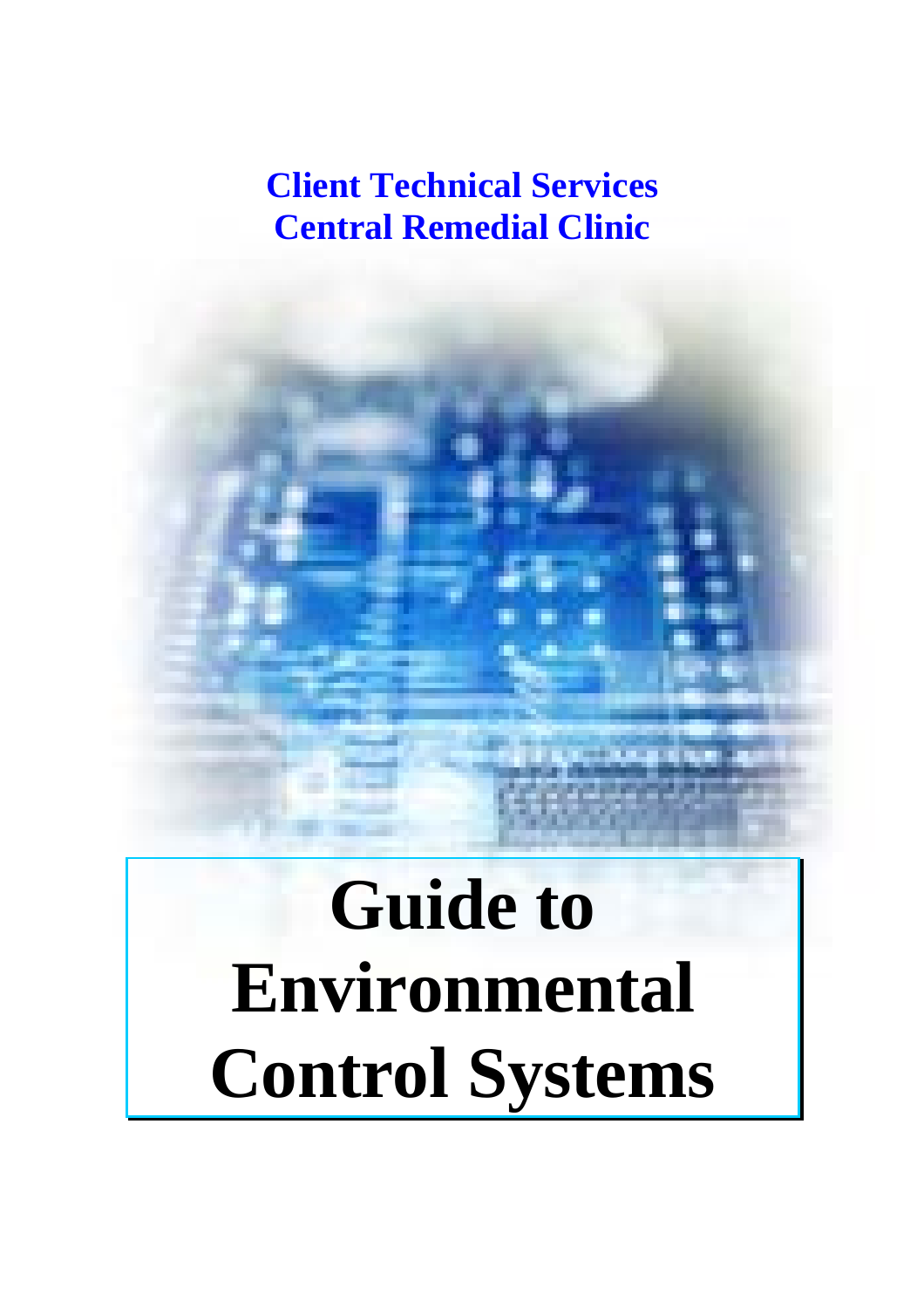

Penny Ansley Building, Vernon Avenue, Clontarf, Dublin 3, Ireland.

Telephone: +353(0)8057400 Facsimile:  $+353(0)8335496$ <br>Email:  $\frac{\text{info@crcie}}{}$  $info@$ crc.ie www.crc.ie

13/10/05

The following is a fairly general description of environmental controls, and methods of making a dwelling accessible for a broad range of people. Obviously the choice of controls and actuators will be dependent on an individual's particular needs and abilities, however, the illustrations should give a broad outline of the type of equipment available. There are four sections dealing with physical disabilities, visual impairment, hearing impairment and finally cognitive impairment.

Bob Martin Assistive Technology Advisor. Client Technical Services Central Remedial Clinic. bmartin@crc.ie

**Founder** The Hon. Lady Goulding **Chief Ececutive** Mr. P. Kiely **Medical Director** Dr. O. Hensey

Board of Governors Mr. D. O'Grady Chairman, Mr. V. Brady, Mrs. J. Carr, Mr. A. Gore-Grimes, The Hon. Lady Goulding, Mrs. H..Jameson, Mr. N. Judd, Mr. T. Moloney, Mr. J. Nugent, Mr. D. Peelo, Marquise J. de Ravenal, Mr. P. Ryan, Mr. M. Walsh. Charity No. CHY 4998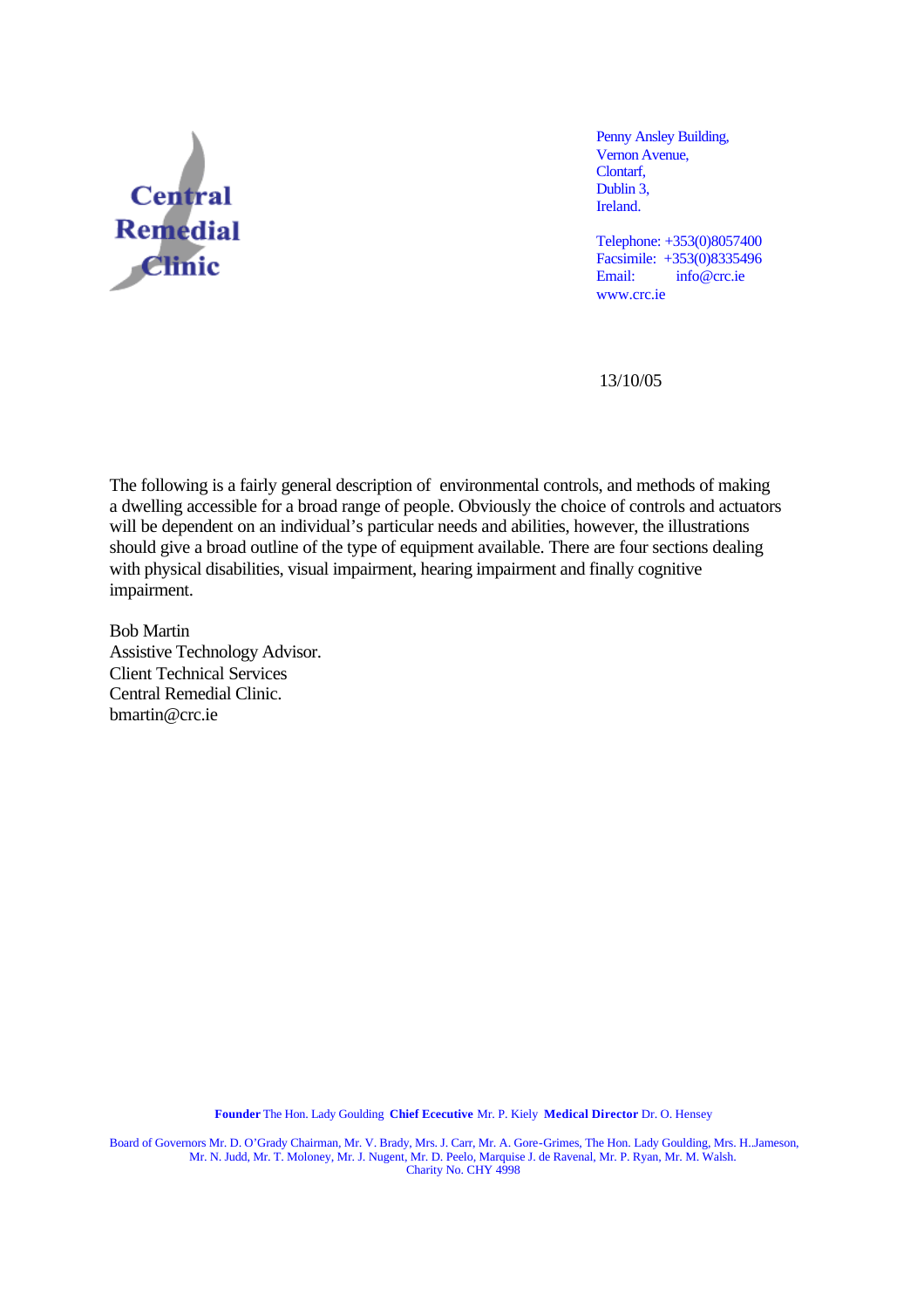## **Part one: Physical Disabilities;**

The aim of this section would be to make areas such as access, communication, comfort, safety and entertainment accessible to a wide range of people with mobility and/or dexterity impairments. The main focus of this document will be through use of automated technology.

## **The Front Door**:

Many people will find that a motorised front door will be useful. This is especially the case if they are wheelchair users. Motorised doors also use electronic locking. Ambulant people may require electronic locking, but without the motorised door if, for example they have reduced dexterity or lack of strength in their arms, making it difficult to insert or turn a key.



Door motors can be set to close automatically after a specific period of time (depends on the user) or they can be opened and then closed as separate actions. They should be provided with battery backup in case of power outage. Good door motors should have safety features built in. These would included surge protection when manually used (pushing the door against the motor generates a surge of voltage which can burn out some non-protected motors), protection against fingers becoming trapped (usually the door will open when even slight resistance is met).

Door openers are usually (nearly always) linked to electronic locks (See below). They can be operated as normal with a standard key, from within by a wall switch or push button and remotely by Infrared remote, Radio remote (keyfob), Proximity card, Biometric sensor, Etc.

When contemplating installing or planning for a motor, the following is required; 220Volt power spur near the top of the door, Adequate room above the door, Solid enough head to attach motor.

## **Electronic Locking**:

In conjunction with a motor, electronic locking is used. Occasionally electronic locking without a motor may be required. Generally speaking multipoint locking systems cannot be adapted for electronic locking. Provided the door itself is solid enough construction, Electronic bolts will be as secure as a traditional mortice lock. Electric release rim latches, such as used with simple "Yale" type locks are not secure enough, as the latch can be slipped easily with a piece of flexible plastic. There are electric rimlocks available where the lock itself opens, rather than the strike plate, these are more secure. Electronic locks are operated similarly to motors above. With motorised doors, the lock is automatically synchronised with the motor.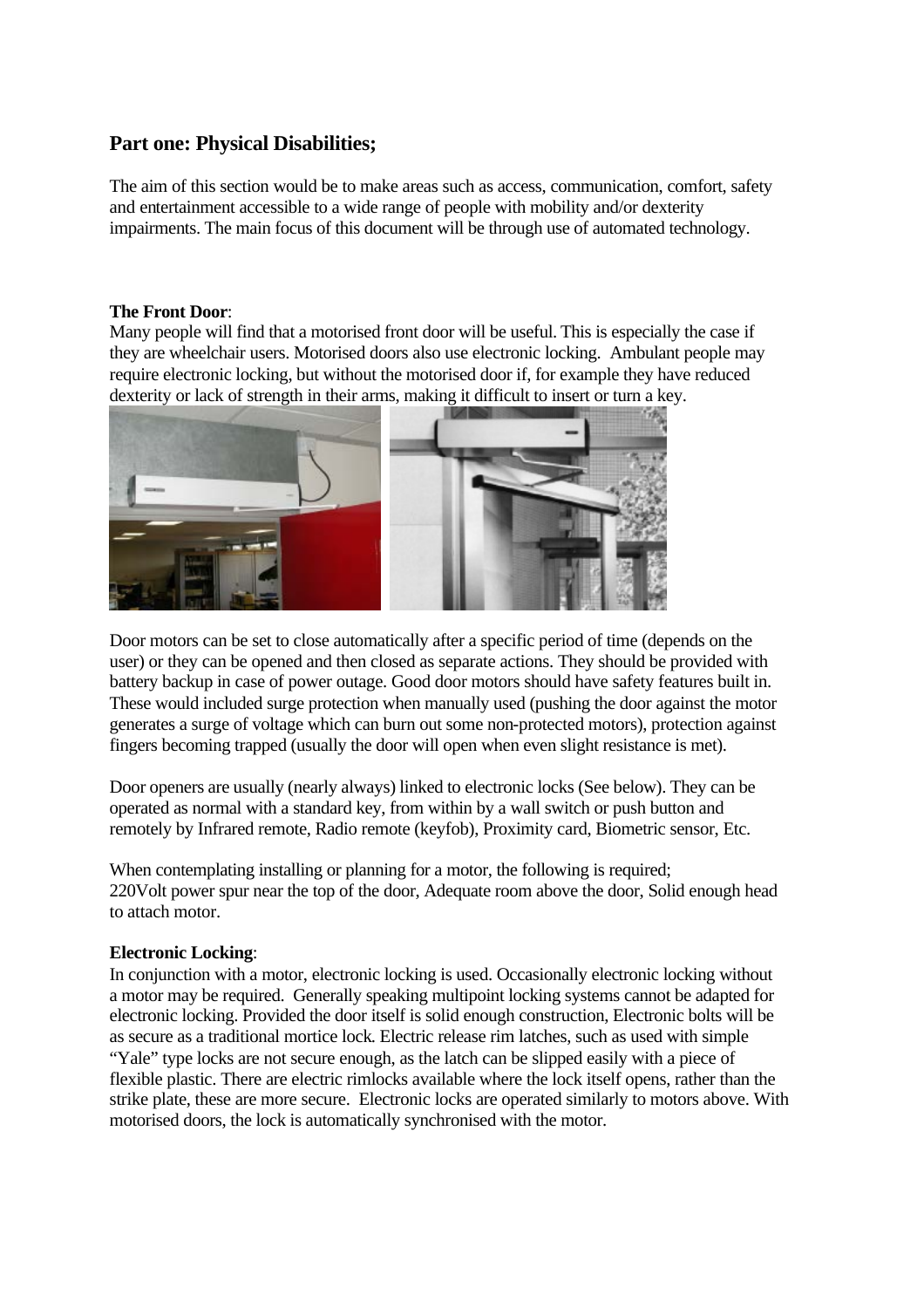





## **Intercom**:

Many mobility impaired persons will require an intercom system in order to safely answer the front door without having to go to it. Going to the door may be (a) impossible or (b) difficult or slow causing danger transferring to a wheelchair or missing the caller due to the delay. Using CCTV in addition can enhance personal security when admitting visitors and may also provide verification that the visitor has actually left the house if they have been visiting a person in an inner room. There are a number of possibilities with intercom units depending on the dexterity of the user – if they have manual dexterity, then they might choose to use an intercom system connected to the phone in the house, then by using a cordless speakerphone, they can answer the door from anywhere in the house (Videx system). If they do not have dexterity or they are always in a static location in the house, then a hands free infrared remotely operated intercom will probably be required. Neither of these have video capability, so, if CCTV is required it can be separately run to the user's TV set. Integrated intercom/video units cannot be operated remotely and will require a button press on the unit, although this may be acceptable if it can be mounted within arm reach of a chair or bed in which the user is likely to be most of the time. When building a new house, it is worth installing 6-core twisted pair alarm type cable from the front door to possible internal points. This will facilitate later installation of most systems.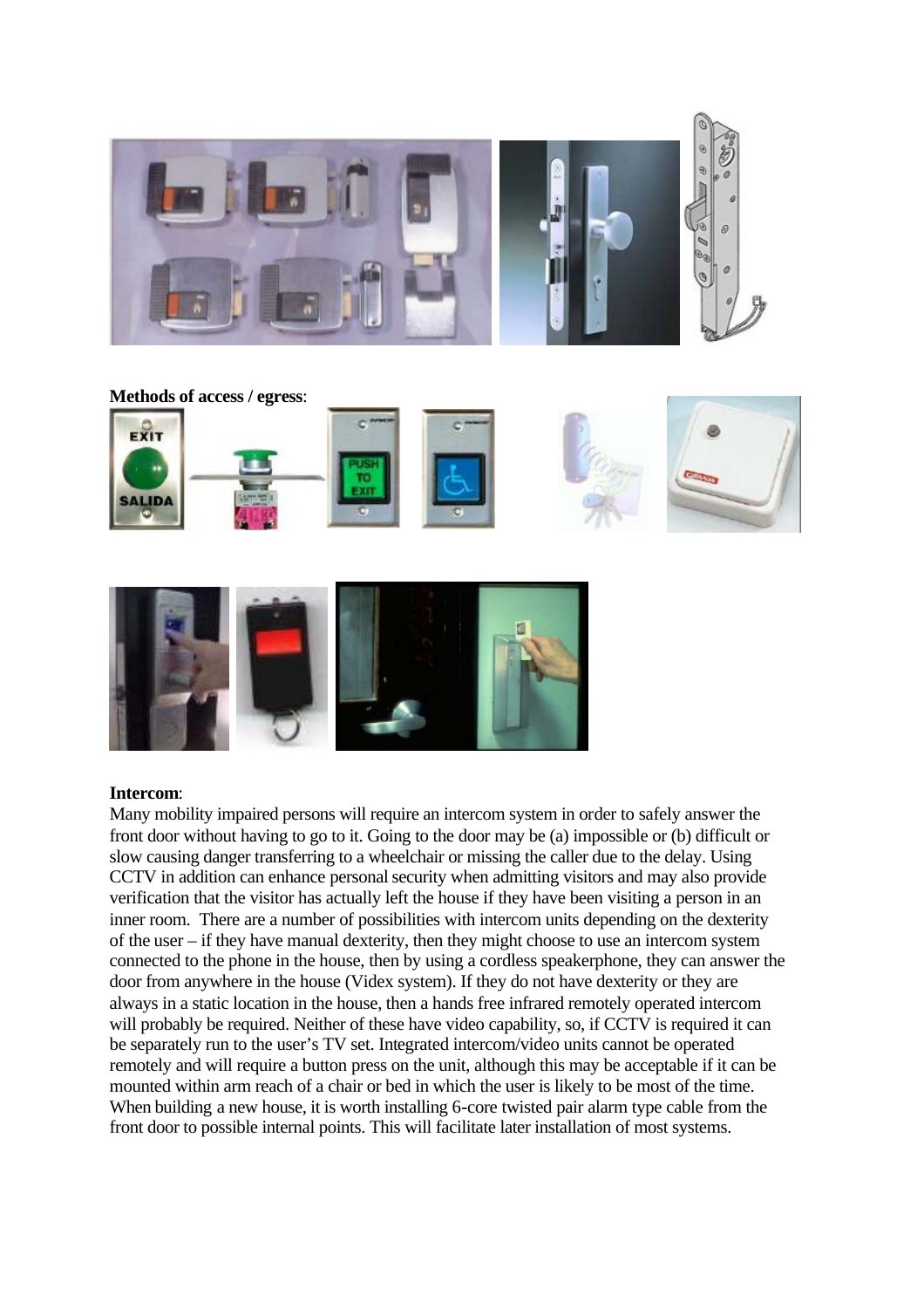CCTV can be brought by wired or wireless transmission to the TV set. Both will require a power supply near the front door, and the wired system will require co-axial cable from the door location to the TV set. If there is not adequate lighting outside, cameras are available with their own infrared light source for night vision.



#### **Internal Doors**:

For most people it is impractical, from a cost and inconvenience to other family members point of view, to motorise internal doors. Other people in the house will tend to turn off motors to leave a door open and forget to switch them back on. They may leave bags or obstacles on the floor causing the door to continually keep trying to close, Etc. Users have generally found it more convenient to fit internal doors with a two way opening and light spring hinges. There are three main types of hinge; there is a very light gravity activated pivot hinge, a spring loaded pivot hinge set into the floor or finally standard double acting hinges such as would be seen on kitchen doors in a restaurant, Etc. Doors fitted with these should be fitted with Perspex or aluminium kick plates at around the height of the footplates of the user's wheelchair. This minimises damage to the door and provides a smoother, more frictionless action when pushing the door with the chair. Ambulant users who have diminished arm movement will not need the kickplates. [Check Fire regs re new build houses !!]

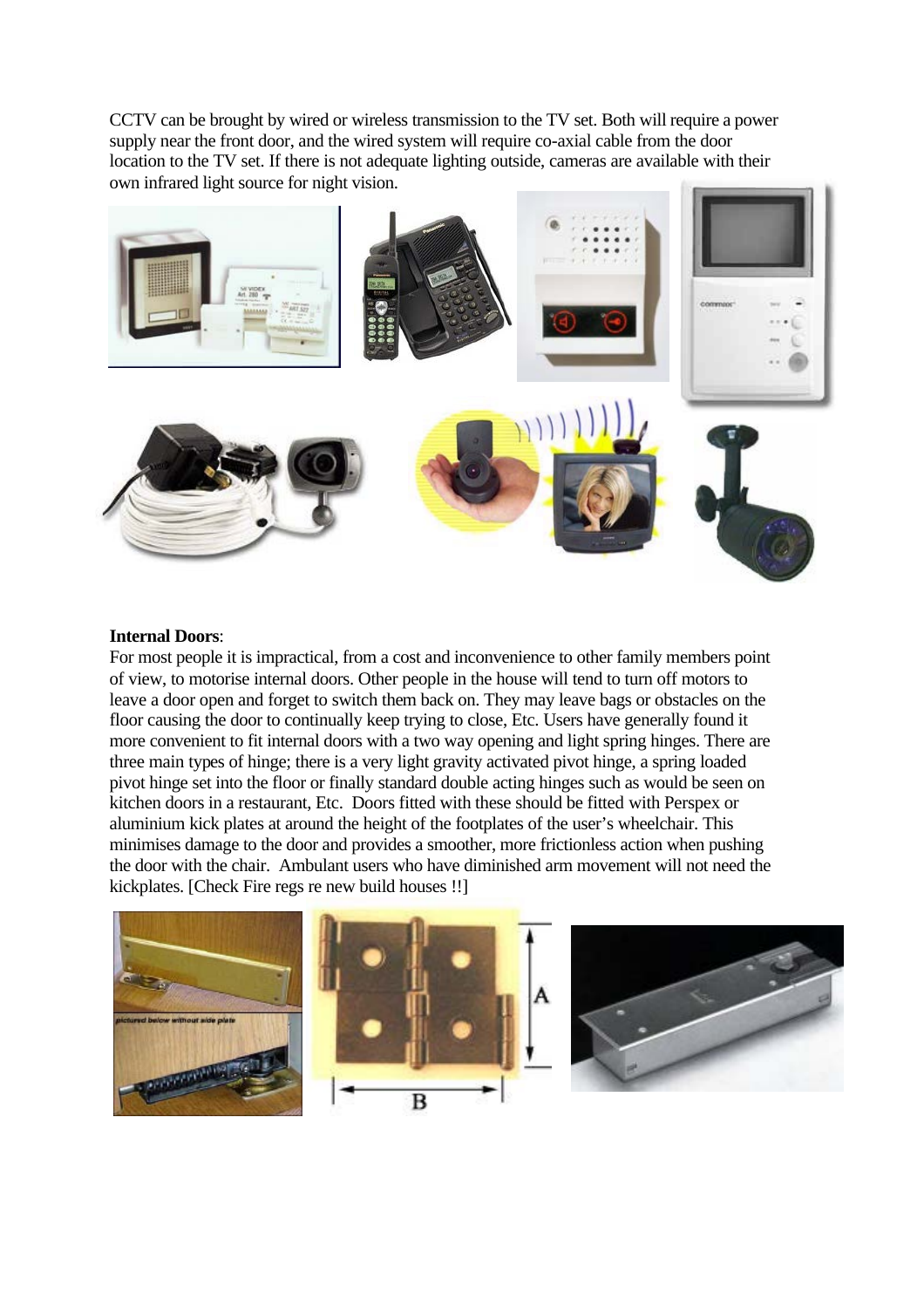

Kickplate on door.

## **Lights**:

Again, people with either a mobility or dexterity impairment may not be able to get to, reach or manipulate light switches. When retro-fitting, it may also be cheaper and easier to fit infrared, remote controlled light switches than lowering / repositioning existing switches with resultant replastering etc. Most normal *single* switches can be easily replaced with remotely operated ones. Double switches will have to be "Singled out". Also remote IR operated light switches are usually also dimmers and cannot be used on low energy or fluorescent lights. If building from new, then ask electrician to use single switches with a deep back box.

Another method of controlling lighting can be to use either "Touch Lamps" or standard lamps plugged into an infrared remotely controlled plug socket. Often it is difficult for a user to reach or manipulate the fiddly little switches normally associated with lamps.

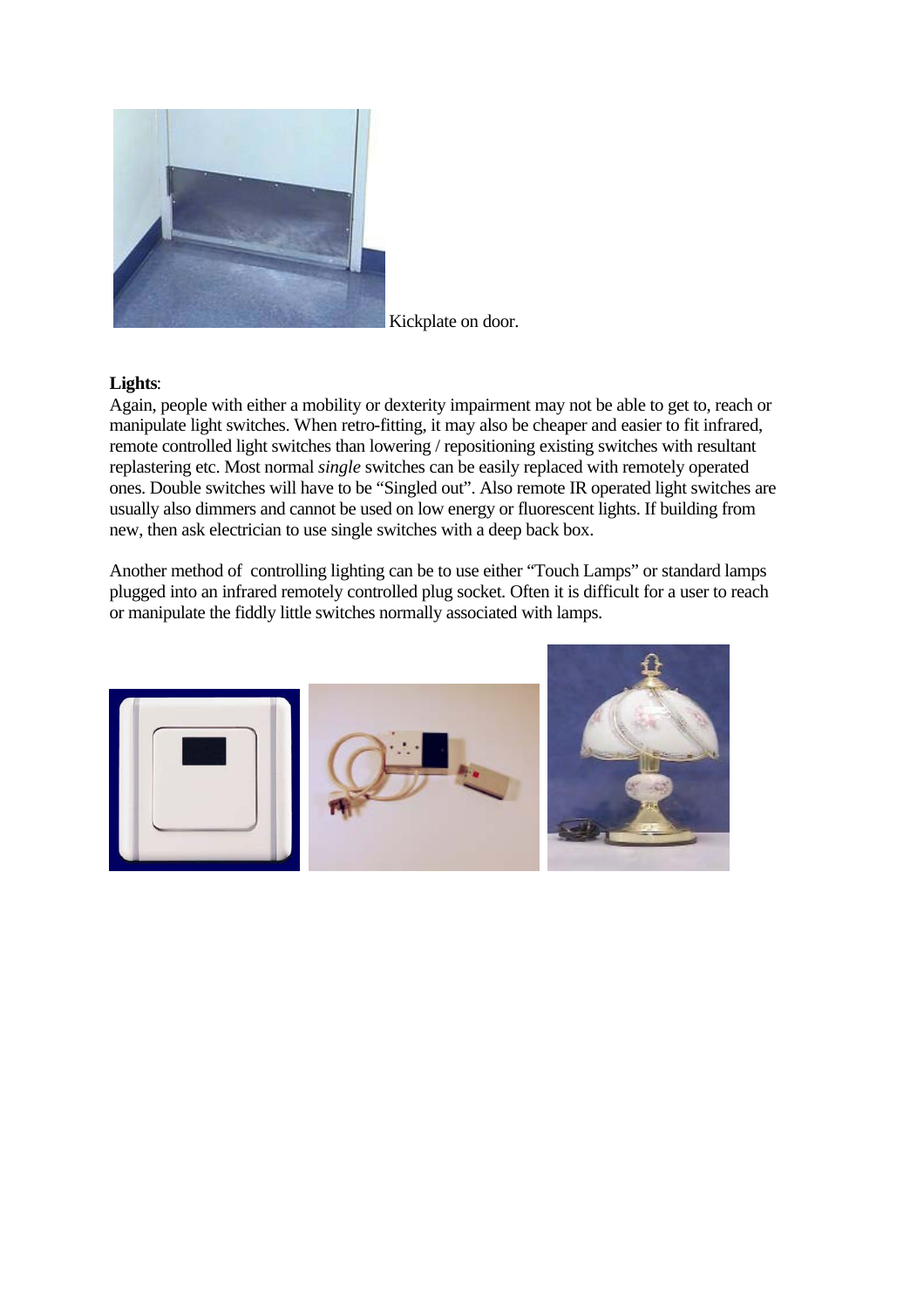## **Windows**:

Users may decide to have a remotely operated window opening device. This is normally used for perhaps the user's bedroom and one or two rooms which the user occupies throughout the day. Most casement (ie hinged, not sliding) windows can be fitted with a window motor. This will open the window and close / lock it. These can be operated by a convenient wall switch (ie for other family members) and/or by infrared remote control. The most commonly used device is the Window Master, and is also available for Velux type roof windows.

220Volt power will need to be present in the form of either a socket or spur, located convenient to the window (usually hidden behind curtain folds).

![](_page_6_Picture_3.jpeg)

#### **Curtains**:

Some specialist suppliers can fit remotely operated venetian and other blinds, however the most cost effective and readily available devices are for normal rail mounted curtains. These will not work on the "pole" mounted curtains, but are effective on standard track mounted curtains. They are operated by remote control and a wall switch beside the curtain. They operate off a standard plug socket, so for neatness, the socket should be located near the window, ideally behind the folds of the curtain. The usual motorised track is the Autoglide Remote.

![](_page_6_Picture_6.jpeg)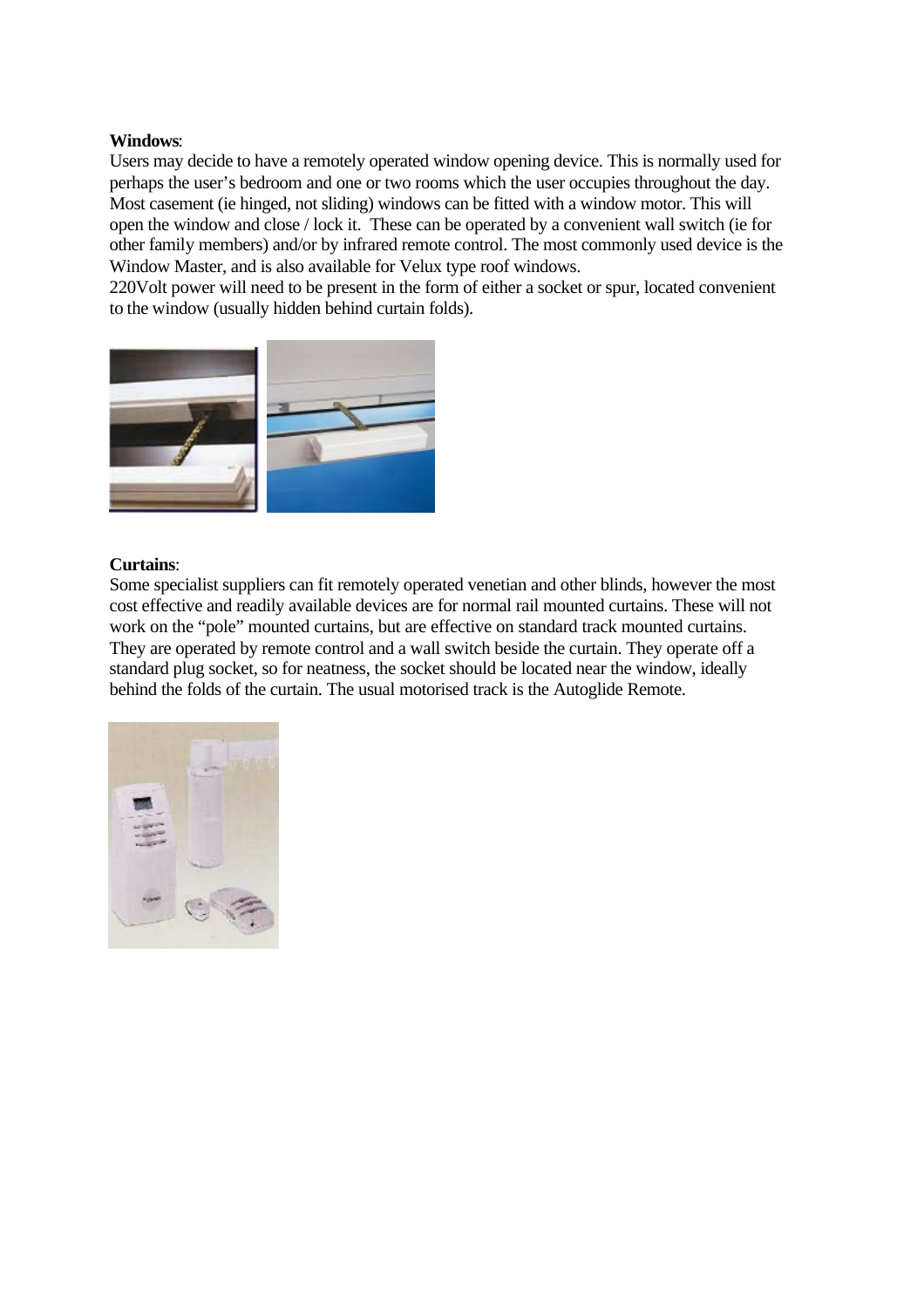#### **Safety / Alerts:**

Often within the house or room, a person may require a system to call or contact a carer or family member. There are a number of considerations to be taken into account, whether it is a local alert within the house, outside around garden or farm, farther still (ie carer lives more than a kilometre away), whether a bell or pager will suffice or is voice communication required. If voice channel is not required, then often within the house a simple wireless doorbell can be used. Depending on the user's ability this may or may not have to be adapted to take an external switch, although often the placement of a plastic rectangle affixed with Velcro can effectively turn the bell push into a sort of "plate switch". These are often used within the bathroom or generally throughout the house. They should be tried out for range before use, as thick walls may cause "blackspots" within the house. If a stronger signal is required, then a small paging system may be used, this should have a range of about a kilometre depending on local building density, and in open farmland may well have a much bigger range. If the carer is beyond the range of a pager, then a monitored call system should be used. This is connected to the phone line, and an alert is transmitted to a monitoring company who then call back the user, and if no answer or unsatisfactory response is received, they escalate the situation and call a list of supplied numbers (ie carer's mobile, Etc.). Occasionally, people may require a voice or sound channel. This is often the case with parents wanting to be able to listen in to their child's breathing, Etc. Frequently people use baby monitors for this purpose, however they are prone to interference. An alternative to this is to install a wired intercom system which could be adapted to be open one-way or two-way communication or even adapted to provide switch initiated communication for privacy.

![](_page_7_Picture_2.jpeg)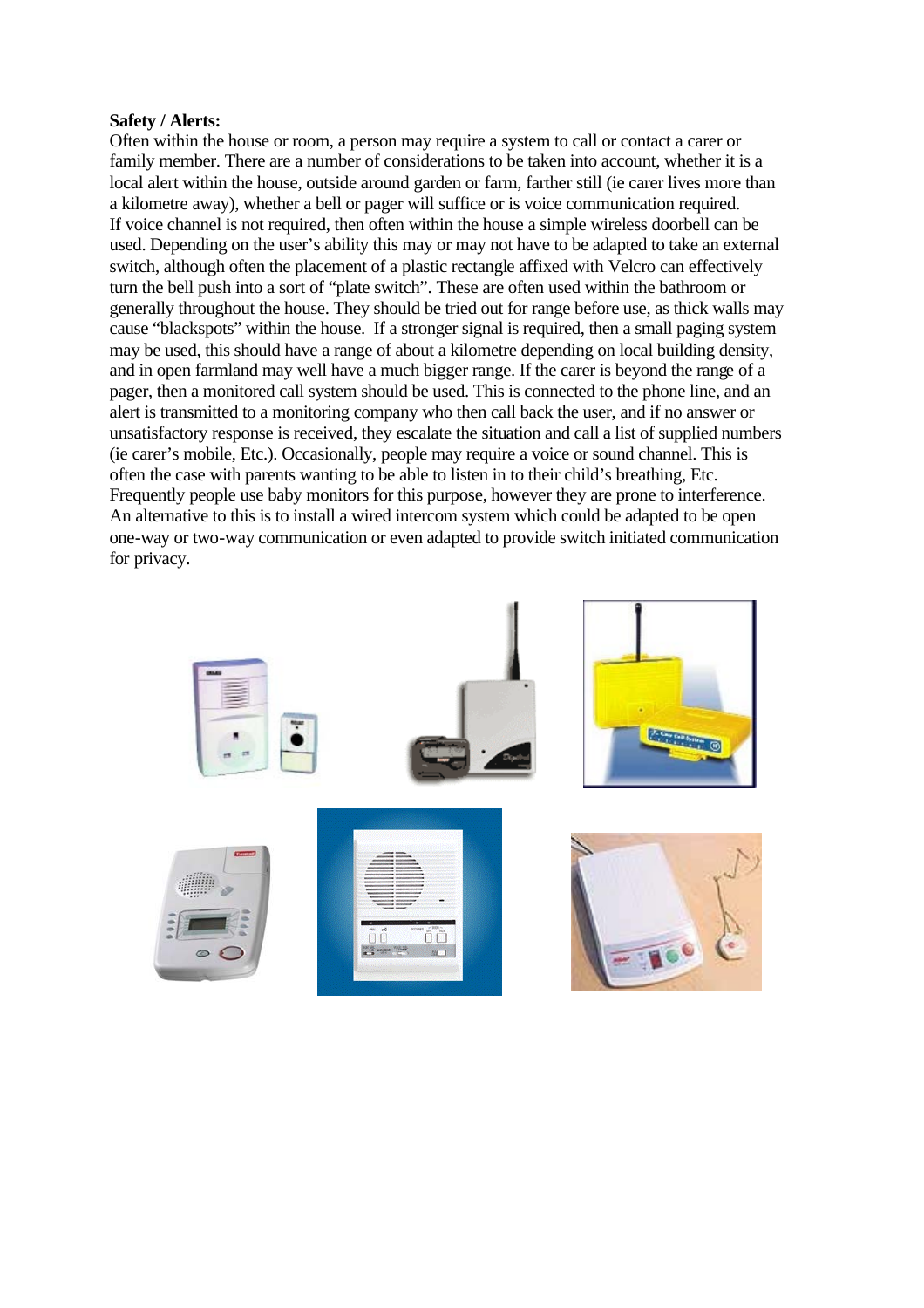## **Telephone:**

There a number of issues around the use of telephones for people with reduced mobility or dexterity. If it is purely a mobility difficulty, then the use of cordless phones may eliminate the necessity to physically get to the phone when it rings, as the user can bring the phone around with them. If the user can press the buttons, but has difficulty lifting the weight of the handset, then there are cordless "speaker" phones which don't have to be held up to the ear. If a user doesn't have the dexterity to press buttons, then an infrared remotely operable speaker phone may be appropriate, although the user must be in the same room as the phone (so it is not portable like the cordless phones). Generally speaking, mobile phones are not that accessible as even the ones with "voice dialling" usually need at least one button press. There are also large button phones, amplified phones (both for hard of hearing, and also people with low volume speech) and picture phones for people with cognitive or memory difficulties.

![](_page_8_Picture_2.jpeg)

![](_page_8_Picture_3.jpeg)

![](_page_8_Picture_4.jpeg)

#### **Home Entertainment**:

Many devices used for home entertainment require an amount of dexterity to manipulate them. Obviously items such as TV, Etc. are already remotely controlled, however, music systems and such can present a difficulty. It may be difficult or impossible to handle and insert tapes, CD's or DVD's. Tapes present a particular difficulty, as the most decks which will be available on music systems is two and these are not always remotely controllable. As a general rule of thumb when choosing a music system to play tapes, look out for small electronic touch buttons. Some units may have remote control for the radio & CD, but if they have the large mechanical buttons on the tape deck, then these will not be remotely operable. If in doubt, ask in the shop. Most audio books are now available on CD, so perhaps tape decks can be avoided altogether.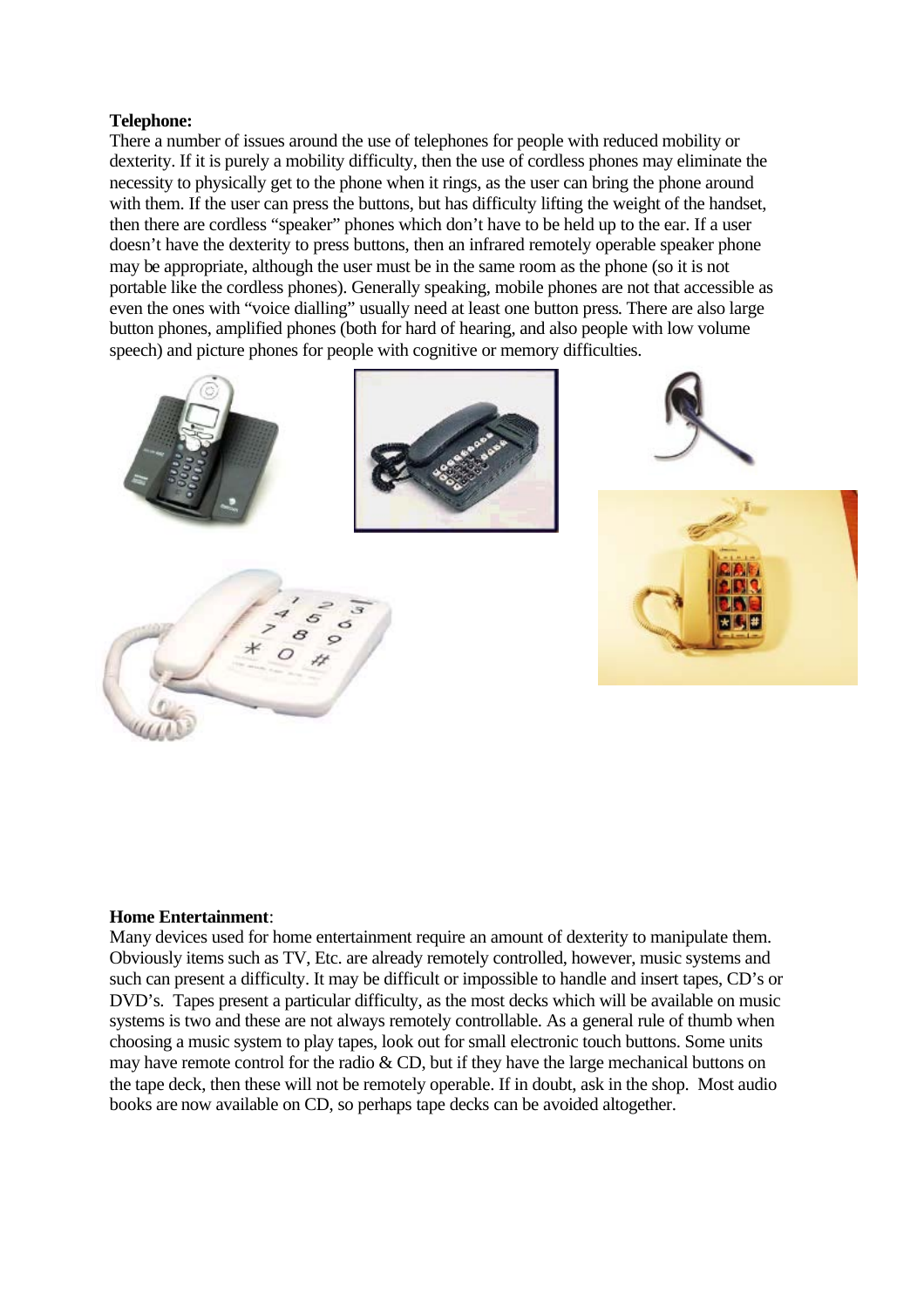CD's and DVD's are difficult to manipulate. Disk changers can alleviate this problem by keeping a number of disks loaded in the machine. These range from small HiFi units with a 6 or 8 CD capacity, to larger, but still affordable changers with a capacity of about 300 CD's or DVD's. These units allow a user to have all their disks loaded in the machine, thereby eliminating the need to ever handle them again.

![](_page_9_Picture_1.jpeg)

Sony DVP-CX875 Region-free DVD/CD Changer"

## **Remote Controls**:

Most users find themselves surrounded with remote controls, Satellite, video, DVD, Music, TV, control of Infrared home automation as above, Etc. Often these are difficult to operate if the user has reduced dexterity or reach. Also there may be difficulty if one of the many remotes falls down the side of the chair or on the floor, or has been unintentionally removed by a family member. There are a number of accessible remote controls available for use either manually (integrating all users remotes in one) or for use by people with reduced/no dexterity. The latter group of controls work by "switch scanning". This is where a light or group of lights on the control are activated by the user pressing a switch – this can be a button switch or even a small switch activated by a wiggle of an eyebrow. The light travels through the available options and when it gets to the desired action, the user activates the switch again and that action (window open, channel up, load CD, Etc.) happens. There are a number of these controls available to suit most users. Choice will depend on (a) the user's ability to remember where signals are, (b) the user's ability to press buttons or not, (c) the number of items or signals which the user is likely to need. There also may be other factors which influence the selection of the control.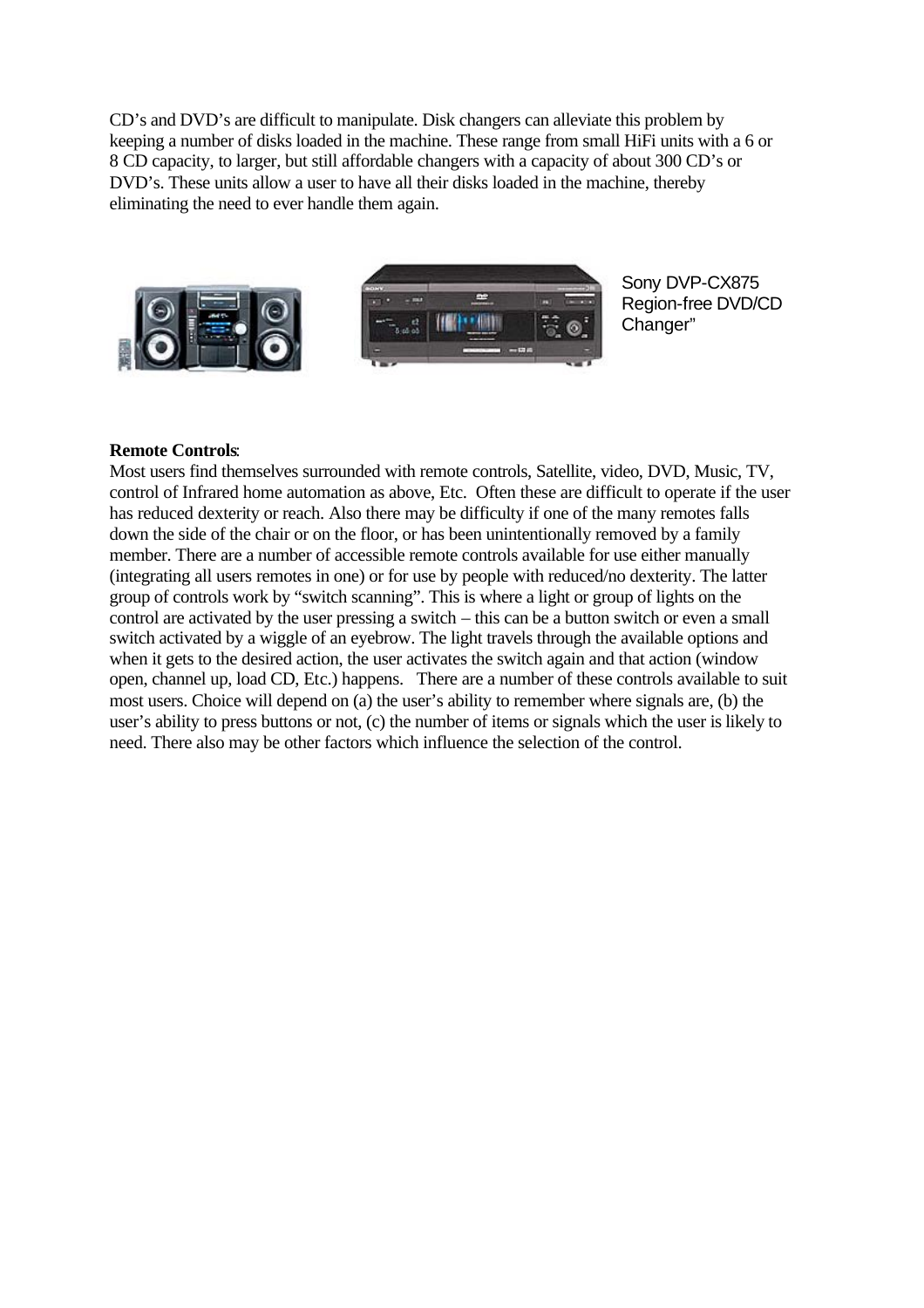*Senior Pilot*, learning infra-red remote control. This control has a limited number of functions and so may suit someone who either does not want to control many items or may not be capable of remembering or learning the more complex type of controls. The control is activated by pressing large buttons or by switch scanning. The buttons are removable to insert pictures or graphics in them. The unit can be programmed to control any items from TV to telephone, Etc. This unit is suitable to users who want a "what you see is what you get" controller with capability to control basic TV functions, a few speed-dials on phone and perhaps a light or door.

![](_page_10_Picture_1.jpeg)

*Gewa Prog 3*, learning infra-red remote control. This control can operate about 170 functions and like the pilot, may be operated either by direct button selection or by external switch scanning. The unit has an integrated keyguard to make button pressing easier. The large number of functions or signals are stored up to ten per button. This is achieved by means of dividing the unit's function into ten "pages" or "Levels" which are indicated by a row of lights across the front. For example, button 1 might change tv channel on "Level 1" but open a door on "Level 2". The user gradually learns the functionality of the unit by being introduced to it in stages (ie only one level available initially, then two levels, and so on). As it would be impossible to label every function on each button, the user must be supplied with a "Map" (see diagram). This unit is suitable to users who want a lot of functionality (ie free dialling of phone numbers, full TV & entertainment – video, Music system, teletext, doors, windows, curtains, lights, Etc.) and are capable of mastering the slightly abstract method of selection.

![](_page_10_Picture_3.jpeg)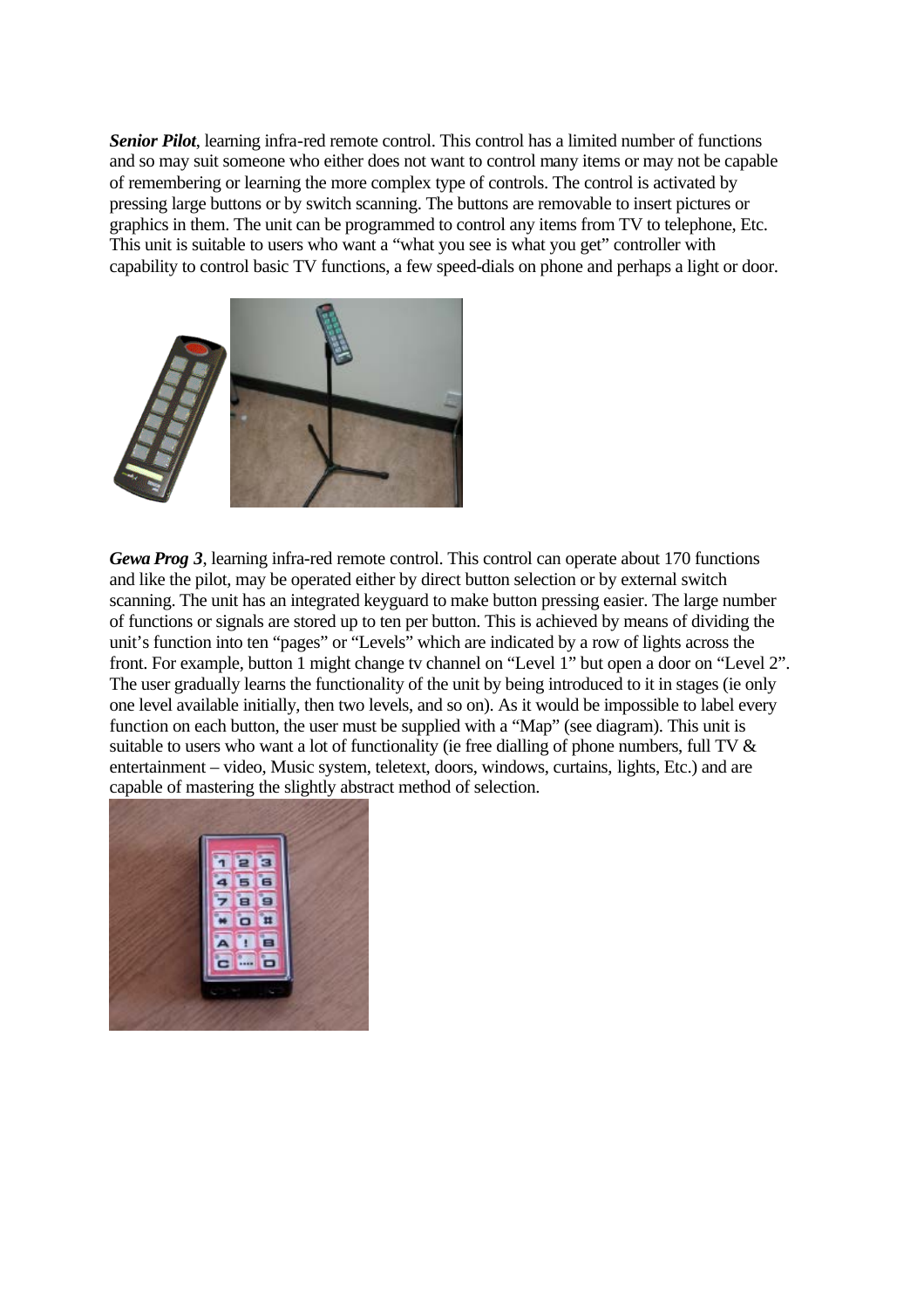|                      | LEVEL 1           | (TV)                  |                        | LEVEL 2         | (Phone)                    |                 | LEVEL 3 |  |
|----------------------|-------------------|-----------------------|------------------------|-----------------|----------------------------|-----------------|---------|--|
| Door open<br>/ close |                   | TV Off                | Dymphna                | <b>Bridie</b>   | Mai                        |                 |         |  |
| TV ON /<br>Chan Up   | Chan<br>Down      | Text on /<br>off      | Jane                   | Pauline         | Bernie                     |                 |         |  |
| Vol Up               | Vol down          | What's on<br>now      | Alice                  | C.A.S.A         | 9                          |                 |         |  |
|                      | Play VCR Stop VCR | Fast fwd              | $^\star$               | $\mathbf 0$     | #                          |                 |         |  |
| Ans<br>$h$ one $O$   | $\bigcap$         | $Q_{\mathrm{ast}}$ RO | Ans<br>$\bigcirc$ hone | $\sqrt{ }$      | Auto_<br>$\bigcup$ nsw $O$ | $\bigcirc$<br>∩ |         |  |
| Text<br>News         | Change<br>level   | <b>Text Next</b>      |                        | Change<br>level |                            |                 |         |  |
|                      |                   |                       |                        |                 |                            |                 |         |  |
|                      | LEVEL 4           |                       |                        | LEVEL 5         |                            |                 | LEVEL 6 |  |
| Music<br>on/off      | Vol up            | (Music)<br>Vol down   |                        |                 |                            |                 |         |  |
| Tape                 | Radio             | CD                    |                        |                 |                            |                 |         |  |
| Rewind /<br>track -  | Stop              | Forward /<br>Track +  |                        |                 |                            |                 |         |  |
|                      |                   |                       |                        |                 |                            |                 |         |  |
| Ans<br>Phone         |                   | Page<br>turner        |                        |                 |                            |                 |         |  |
|                      | ChOge<br>level    |                       |                        |                 |                            |                 |         |  |
|                      |                   |                       |                        |                 |                            |                 |         |  |

An example of a "Map" to the functions of the Gewa Prog 3.

*SRS100*, learning infrared controller. This controller has a small screen which displays icons or pictures of the items to be controlled. The controller operates on different levels, however, these are very transparent to use, for eg. If the user selects the picture of the telephone, they are brought into a "menu" of all the telephone functions, similarly, selecting say a picture of the livingroom might present a menu offering open/close door, open/close window, lamp on/off, Etc.. The system is therefore very simple to use, needing very little training or learning, whilst giving a huge range of functions to be controlled. The unit may be operated by direct selection – ie pressing buttons on the front, by remote switch scanning or by joystick control.

![](_page_11_Picture_3.jpeg)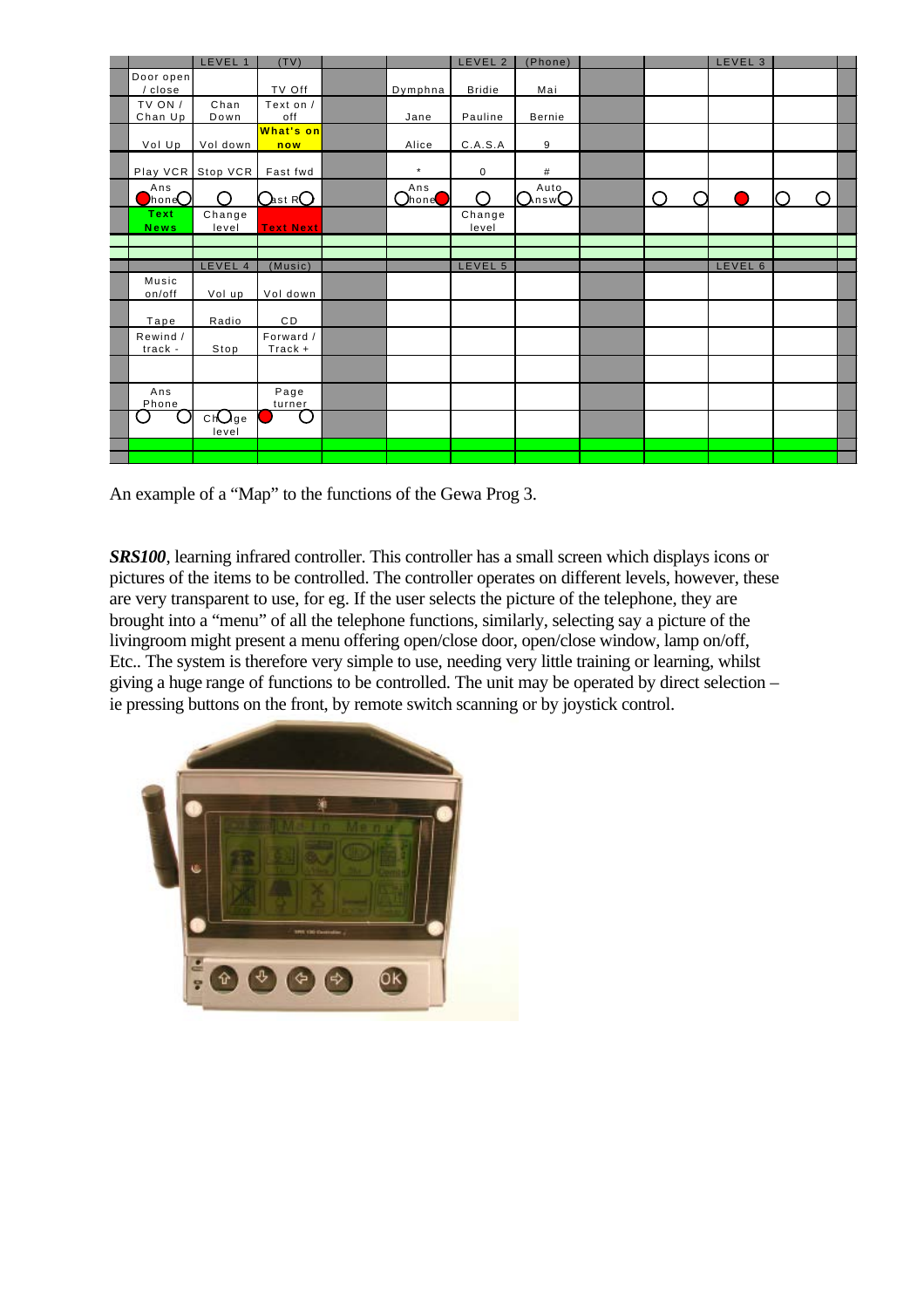*Voice* controlled system. One example of a voice controlled system operates via a mix of infrared and direct connection. It is a computer based system, and as such offers a more reliable recognition system than had previously been available on standalone units. The system recognises most voices, provided the user has reasonably clear speech. Commands are issued in ordinary English without the need to memorise exact commands (open the window in the kitchen OR open the kitchen window, Etc.). The system asks the user to confirm the command before executing (do you want to open the window in the kitchen ? [yes / no]). The system can operate the telephone directly from the computer and other items via infra-red or direct wired relays. Experience has shown, however, that voice control only suits a very small group of clients and has failed to provide a satisfactory solution for many people, leaving them with an extreme sense of frustration.

![](_page_12_Picture_1.jpeg)

## *Tash "Mini Relax"*

The Tash Mini relax is an entry level accessible TV remote. It is used with a single switch input and can be useful in particular for children who have not yet had the opportunity to have any independence. It can be beneficial from many points of view, as apart from the independent control of TV, it gives children the opportunity to interact more actively with other family members (ie they can fight over the channels !!), and it is also a very motivational method of teaching switch scanning, which is a skill which can be then used with communication aids, other more advanced environmental controls, driving a powered wheelchair, using a computer, Etc.

![](_page_12_Picture_4.jpeg)

![](_page_12_Picture_5.jpeg)

Mini relax with Auditory Scanning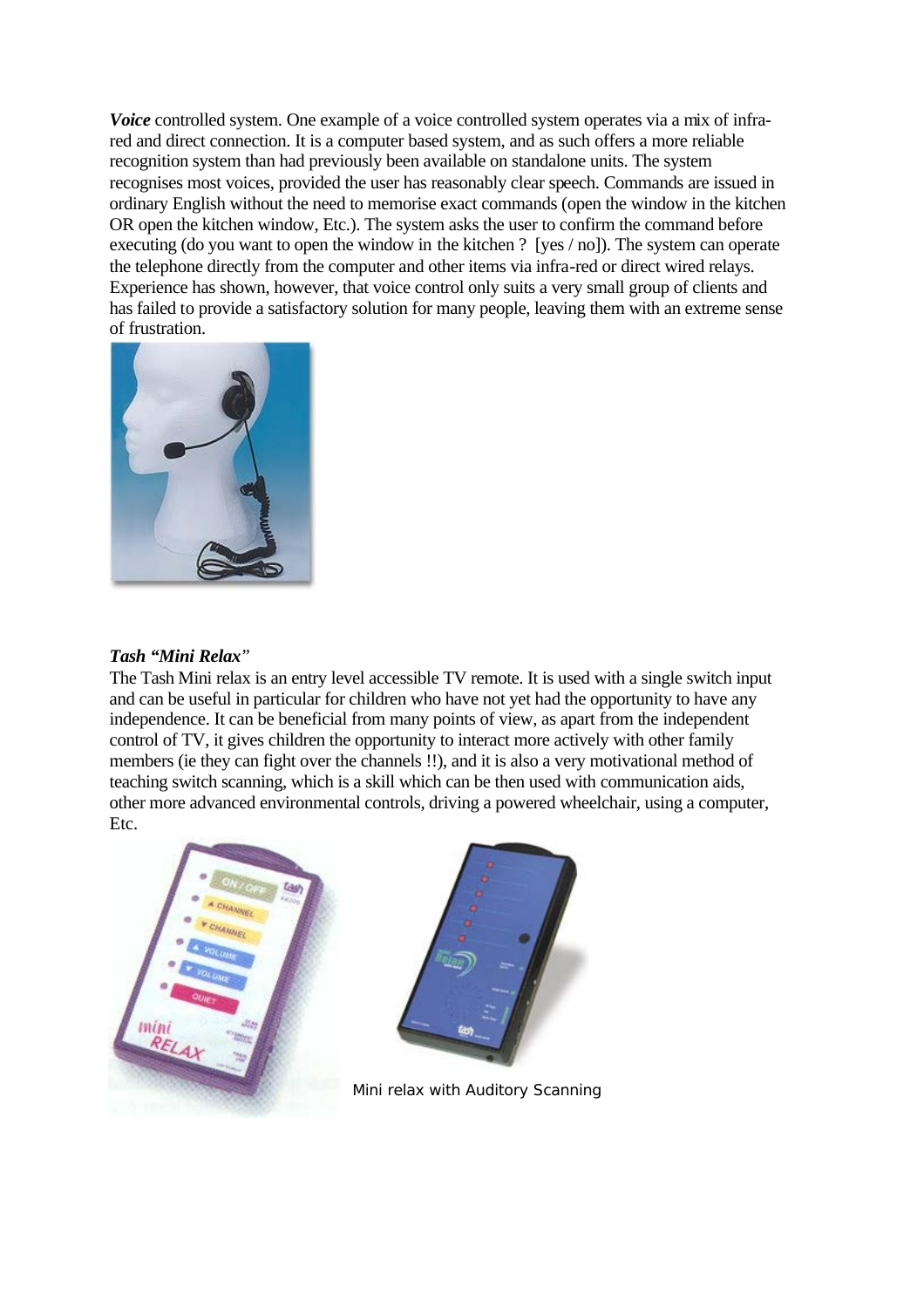**Gewa Progress**: A small programmable remote, accessed with switches. This unit is based on a PDA (handheld computer) and has a dynamic screen – ie if you choose the telephone icon, then the screen refreshes to display the telephone options. Similar idea to the SRS controller above, but much smaller, and in colour.

![](_page_13_Picture_1.jpeg)

## **Switches / mounts**

Where above controllers are required to be operated by switch, a suitable switch should be available along with some method of mounting it. The selection of the switch and positioning of it should only be carried out by suitably qualified personnel (ie. O.T. or AT advisor/evaluator). Most commercial suppliers are NOT qualified to make recommendations regarding switch selection and positioning. Some examples of switches follow.

![](_page_13_Picture_4.jpeg)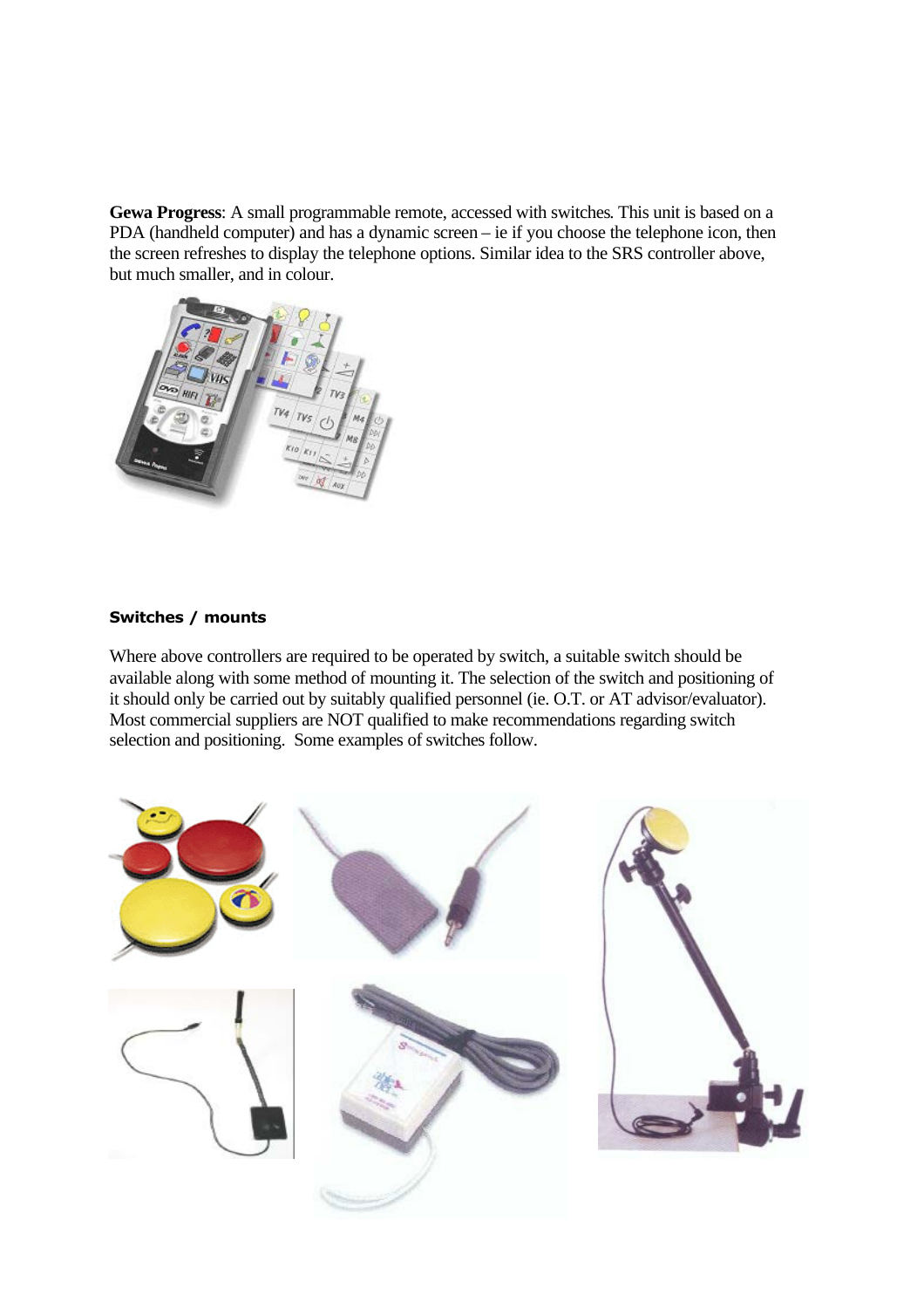Often an easy and cost effective method of mounting switches and smaller lightweight devices can be had through use of a microphone stand with boom arm. These are useful to locate switches in difficult locations, such as over a bed or armchair, where there is often nothing convenient to clamp a standard mount on to. (Generally only cost about €40)

![](_page_14_Picture_1.jpeg)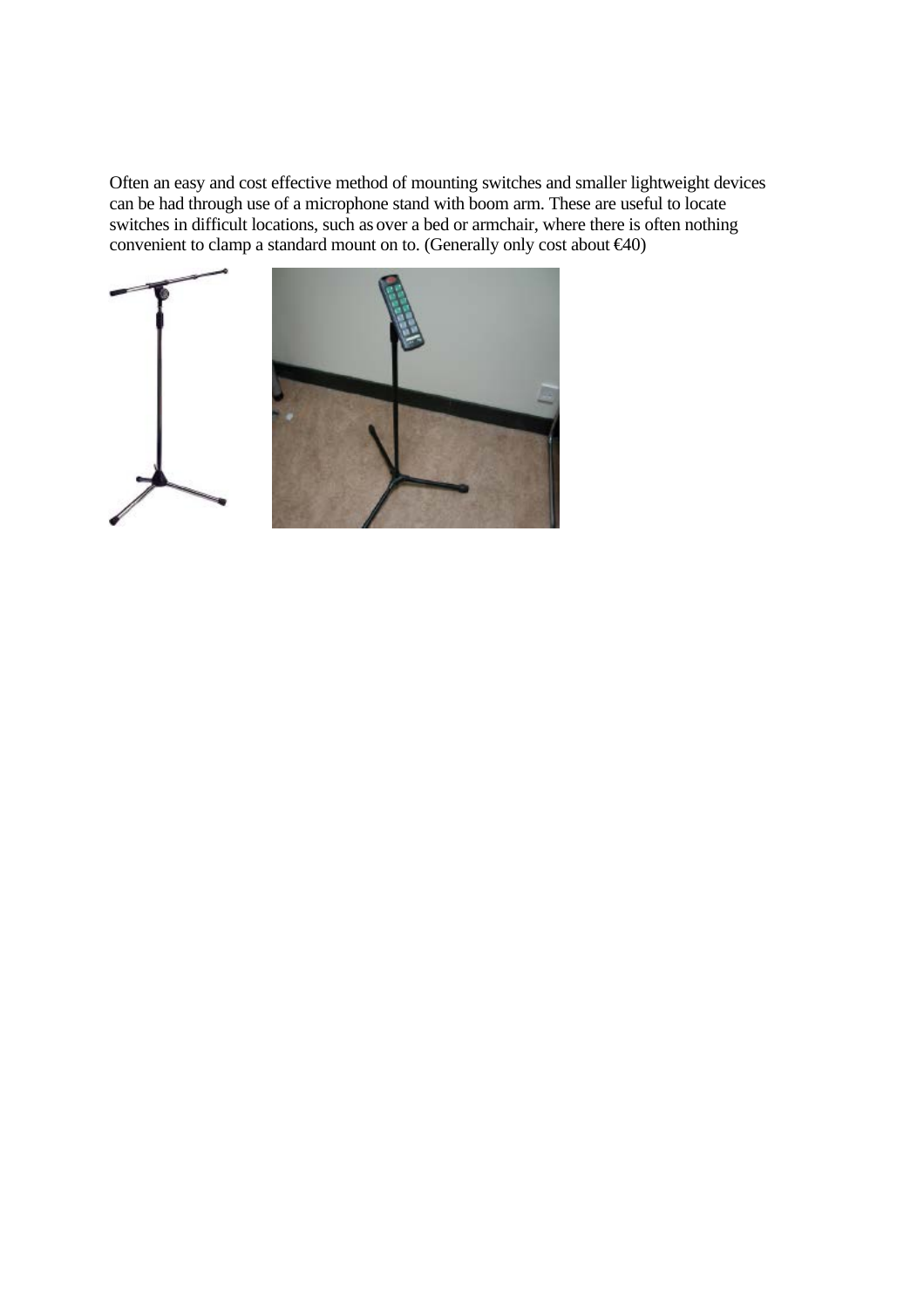## **Part Two: Visual Impairment;**

The aim of this section would be to make areas of daily living within (and indeed without) the home more accessible in general for persons with a visual impairment. The section is divided into paragraphs on Colour contrasts within the home and general signage both within an apartment and throughout a complex along with some examples of specific aids to daily living. These are very general guidelines and not specific to any one person. A dwelling solely for one individual should be customised to that individual's specific needs.

## **Colours and contrasts:**

In general the décor of the home or apartment should be in matt finish to avoid glare. Avoid brilliant colours such as white, which could also result in excessive glare, often colours such as terracotta are used. Paint doorframes in a colour that contrasts to the walls and also doors in a colour that contrasts to the frames. Similarly, skirting boards should be painted in a contrasting colour (possibly the same as the doorframes). Doors themselves should also be in contrast to the colour of the handle.

#### **Signage:**

A Braille Dymo gun should be purchased in order to be able to produce various Braille sticky labels. These labels may be customised to the particular client, however general labels should be affixed to designate fridge and freezer, denote switches, cooker plates/knobs, washing machine temperature, identify any other items (ie tv control and video control). This signage should be continued throughout the complex, denoting room names (washroom, bathrooms, common rooms, offices, etc). Bump-ons (little stick-on rubber blobs) can be used in areas such as the washroom to denote the start positions of wash cycles, etc.

![](_page_15_Picture_6.jpeg)

![](_page_15_Picture_7.jpeg)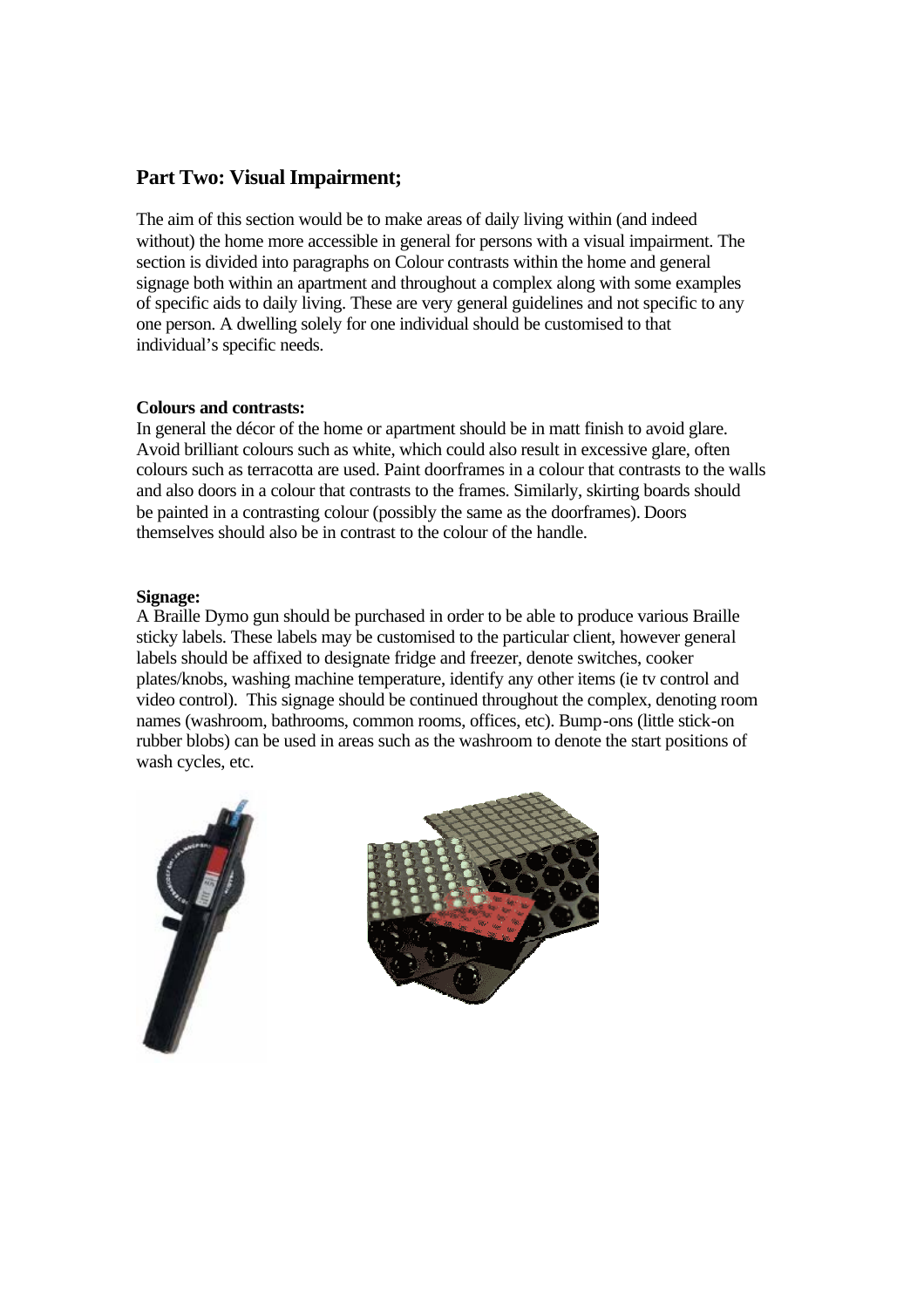## **Aids to Daily Living**:

Large button Telephone

![](_page_16_Picture_2.jpeg)

![](_page_16_Picture_3.jpeg)

![](_page_16_Picture_4.jpeg)

![](_page_16_Picture_6.jpeg)

Talking microwave oven

![](_page_16_Picture_8.jpeg)

Talking calculator

![](_page_16_Picture_10.jpeg)

These, along with many other aids for daily living are available from the National Council for the Blind. www.ncbi.ie

![](_page_16_Picture_12.jpeg)

Liquid level indicators Speaking mobile (uses Symbian S/W)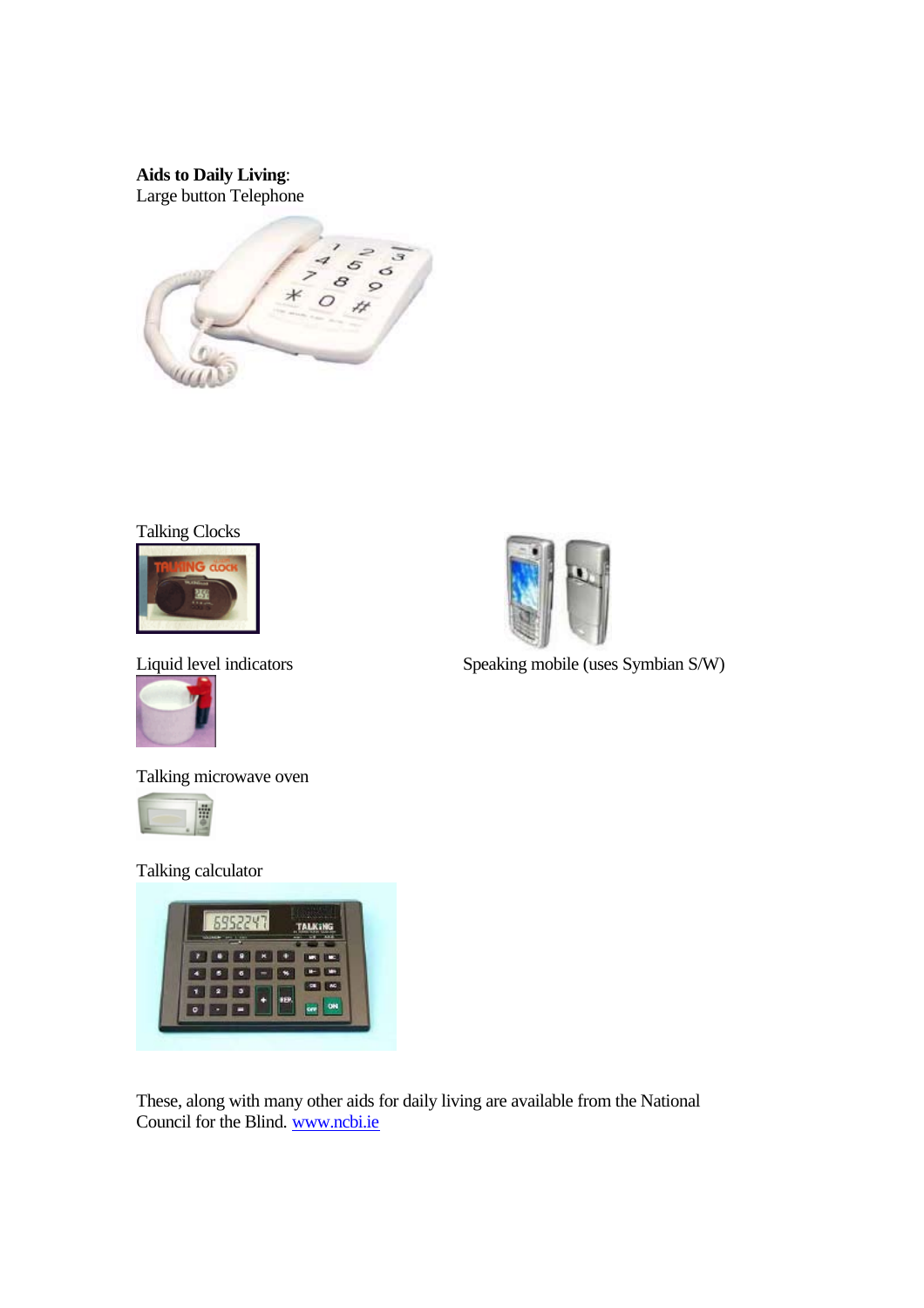## **Part Three: Hearing Impairment;**

The aim of this section would be to make areas of daily living within (and indeed without) an apartment more accessible for a person with a hearing impairment. The section is divided into paragraphs on Safety and Aids for Daily Living.

## **Safety:**

Prime concerns regarding safety centre around the inability of existing safety systems and procedures to effectively alert persons with hearing loss. Such people may not hear fire bells or other audible alerts, nor will they hear someone knocking on their door to let them know such a situation exists. Such safety systems should be accessible to everyone. Fire bells can be made accessible by linking them to appropriate alerts such as silent bell alerts. These might include light flashing (lights flicker on if off, off if on), vibration pads for under pillow at night, coupled with some mechanism of differentiating between alerts (for eg. a strobe light over the fire bell, or otherwise easily identified). Doorbells can similarly be made to react, however, again a method of identifying the nature of the alert will be needed. Vibrating Pagers are available to provide up to six different types of alert, ranging from door to fire/smoke alarm to telephone, Etc.

![](_page_17_Picture_4.jpeg)

Clofield Vibrating pager, with six identifiable alerts.

![](_page_17_Picture_6.jpeg)

 An example of a Silent Bell Smoke alarm, there is a flashing light along with a vibrating pad for the pillow.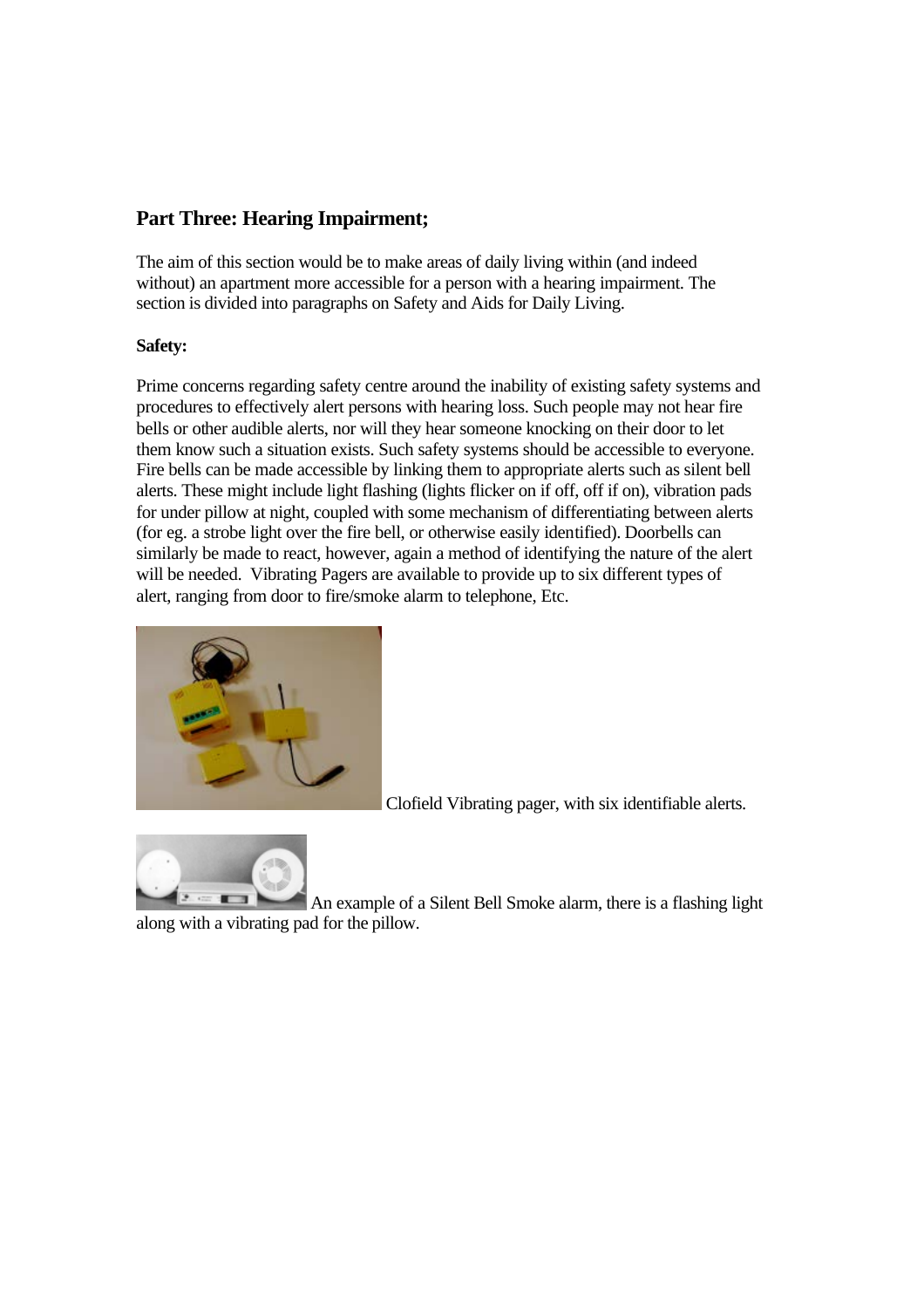## **Aids for Daily Living:**

![](_page_18_Picture_1.jpeg)

 Door Beacon, strobe light to detect knock on door. (easily affixed by Velcro for transient situations ie hotel room)

![](_page_18_Picture_3.jpeg)

Vibrating alarm clock

![](_page_18_Picture_5.jpeg)

 Telephone amplifier, inductive coupler. Amplifies phone and enables hearing aid to pick up on "T" setting.

![](_page_18_Picture_7.jpeg)

Teleflash, flashes when phone rings.

![](_page_18_Picture_9.jpeg)

 Home loop, used in standard livingroom to pick up sounds via microphone / TV and relay to hearing aid set to "T" via inductive loop.

These and many other useful devices can be sourced through the National Association for Deaf People. www.nadp.ie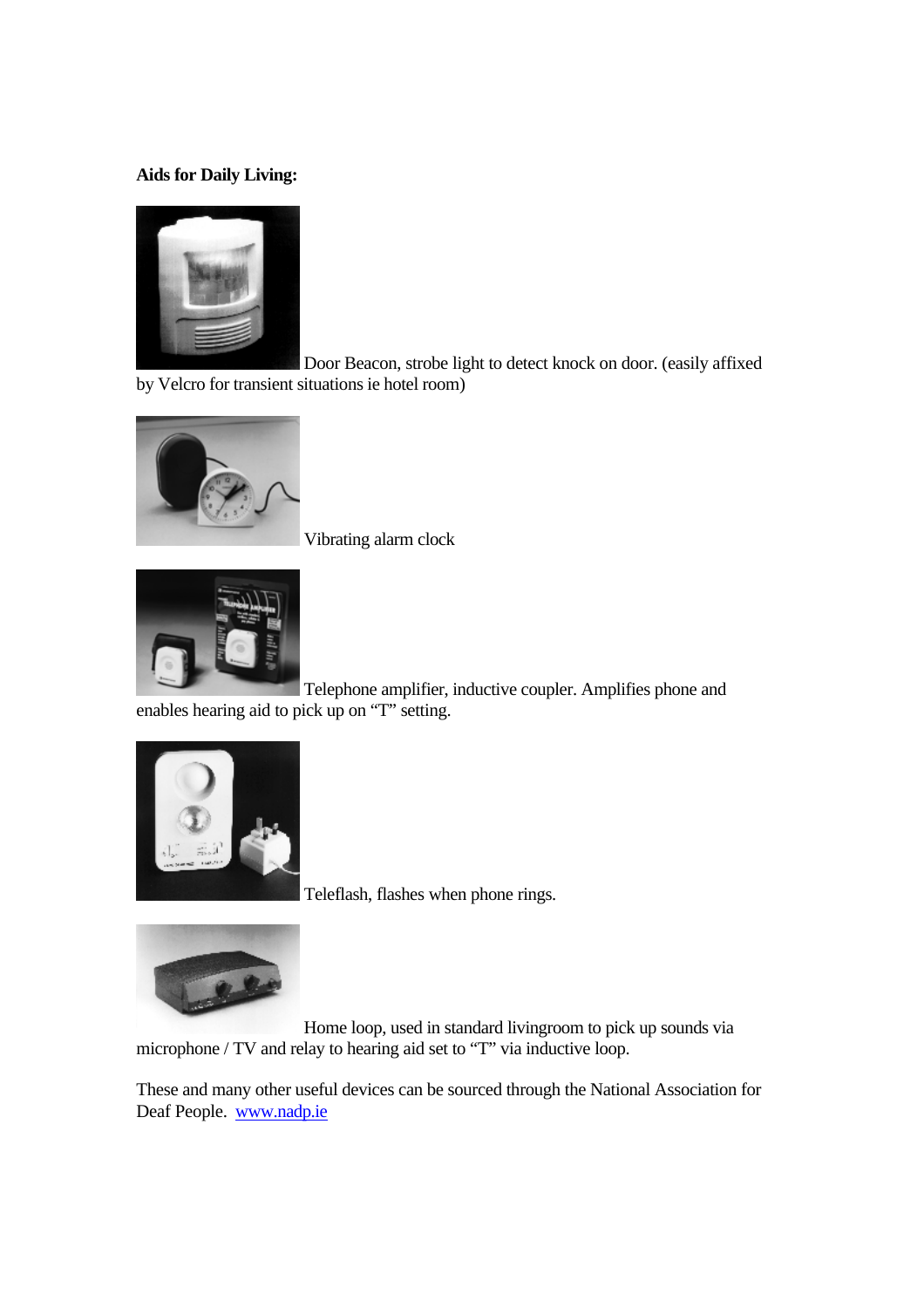## **Part Four: Cognitive Impairment;**

The aim of this section is to illustrate some safety systems which are available to help people with cognitive impairment such as memory loss or dementia to lead a safer independent life in the home. The systems are by nature passive and do not require any training for the user, they often, however, benefit from the involvement of other occupants of the home or goodwill from neighbours.

**Cooker Shutoff device**: This device is linked to mains powered smoke, heat and gas (if applicable) alarms, and will if activated, shut down the power or gas supply to the cooker. The system will not restart until a key accessed switch is tripped. The decision as to whether the user resets or whether the key is held by family/ neighbour will depend on the nature of the clients impairment. Such systems normally give local alert, however, they can activate external bells, local radio paging, long distance monitored telephone alert. (New UK Manufacturer of these systems - http://www.cat-technology.co.uk/ )

Heat, smoke, gas detector cluster over cooker

![](_page_19_Picture_4.jpeg)

Reset key switch

![](_page_19_Picture_6.jpeg)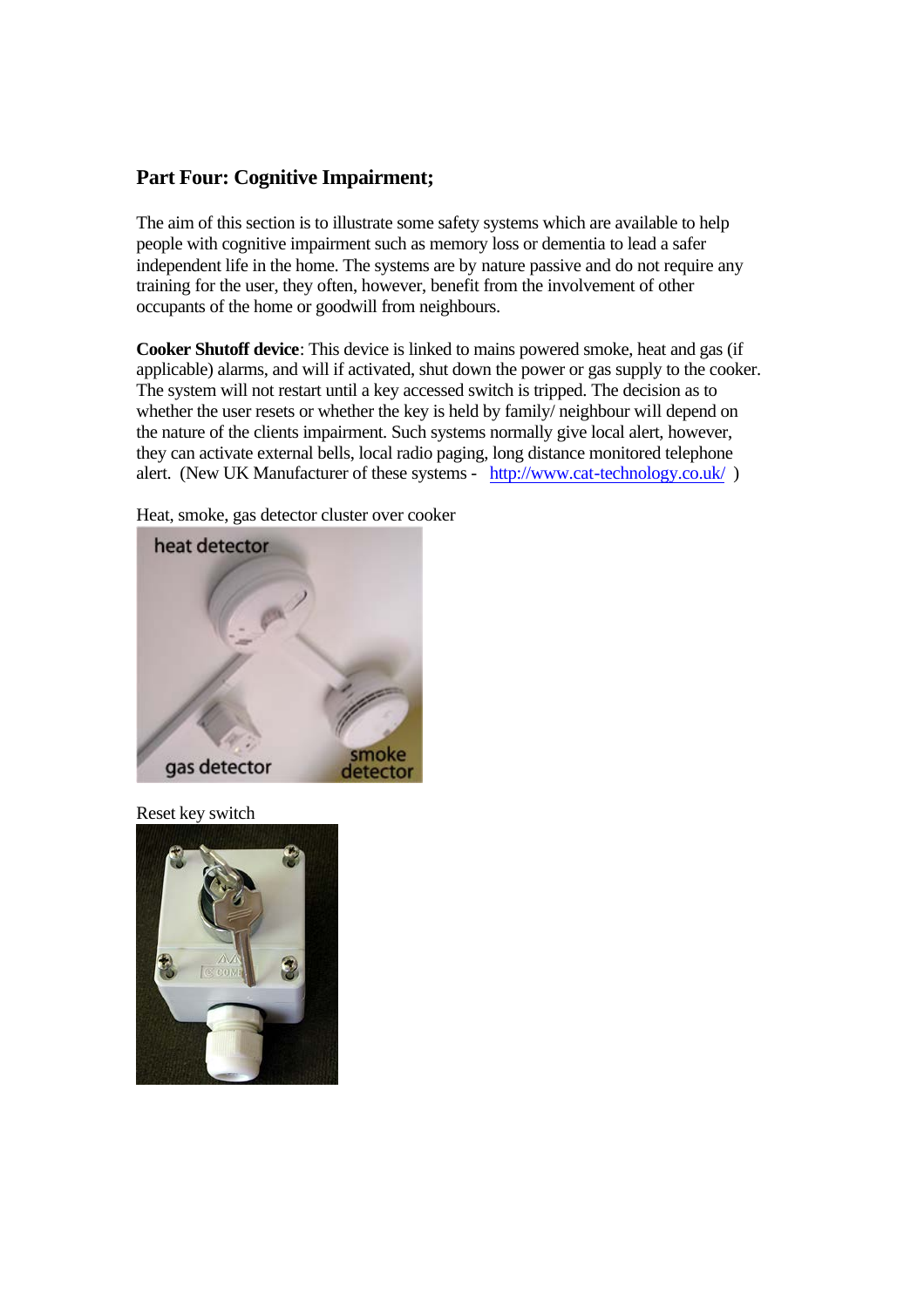### External Bell

![](_page_20_Picture_1.jpeg)

## **Carbon monoxide detection:**

In addition to above safety devices, it is also possible to install integrated carbon monoxide detectors. Standalone CO monitors are also readily available from electrical outlets.

![](_page_20_Picture_4.jpeg)

## **General Fire Safety**:

It is strongly recommended that all households should consider the installation of mains powered smoke alarms (minimum of two) with battery backup. All households should also acquire at least one fire extinguisher (dry powder is probably the best all-rounder as it will work on most fires – fat/oil, gas, electric, etc), and a fire blanket for the kitchen.

![](_page_20_Picture_7.jpeg)

Care should be taken that doors are closed at night, and that people, particularly elderly or vulnerable people have a clear uncluttered escape route. Care should be taken that people are using safe stable ashtrays rather than using waste bins for cigarette ash (don't empty ashtray into a bin before going to bed, leave it till the morning or empty outside. Do not smoke in bed. Do not use plug adaptors (if necessary use long bar type multiblock with fuse). Unplug and switch off things before going to bed. Consider the use of oil filled radiators rather than electric-bar/open/gas fires if an elderly person requires extra heat.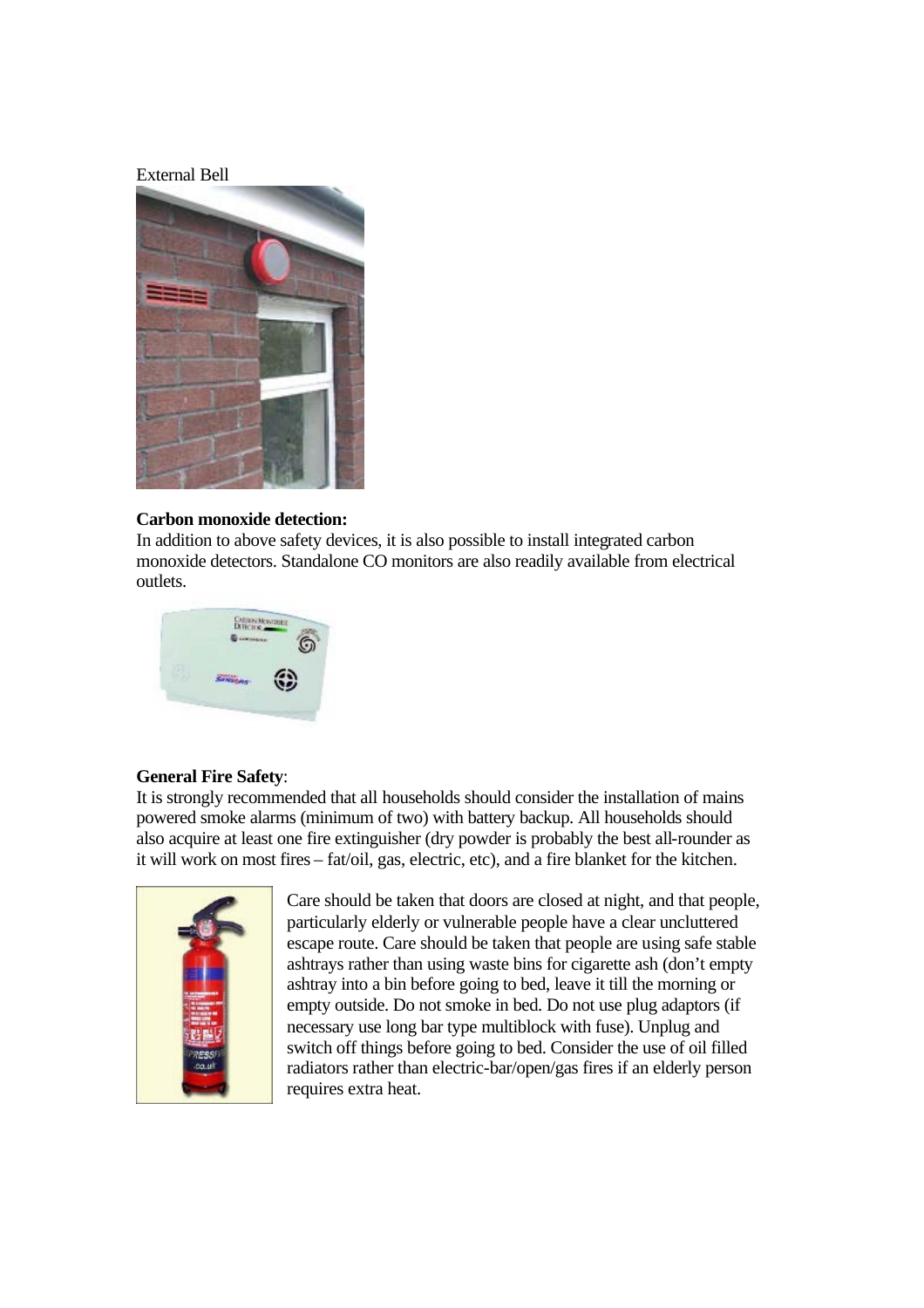**Wandering and wayfinding**: There are systems to detect where a client leaves the house where this would be inappropriate or dangerous for the client. These systems consist of magnetic contacts or pressure mats at/near hall door connected to local area (family) paging. The system, of course, does not restrict egress, but merely alerts a carer that the client has left. Similarly, for wayfinding (at night) lighting strips and passive infra-red light switches can assist and reduce the likelihood of a fall or disorientation around the house at night.

![](_page_21_Picture_1.jpeg)

![](_page_21_Figure_2.jpeg)

Simple unobtrusive methods of creating an alert when someone approaches or exits a doorway can be had by installing some of the following low cost technology. (a) Where the design of the hallway allows (ie. a long corridor before reaching the door), a pressure mat can be installed under the carpet or mat. This can be used to trigger a pager unit such as the one shown above in the section on hearing impairment. There is little or no wiring necessary, as the pager is battery operated and the pressure mat does not need a power supply. (b) Where it is impractical to install a pressure mat (too wide hallway, would need mats all over the place !!) magnetic contacts may be attached to the doorframe and linked to the pager. Similarly there is almost no wiring required.

![](_page_21_Picture_4.jpeg)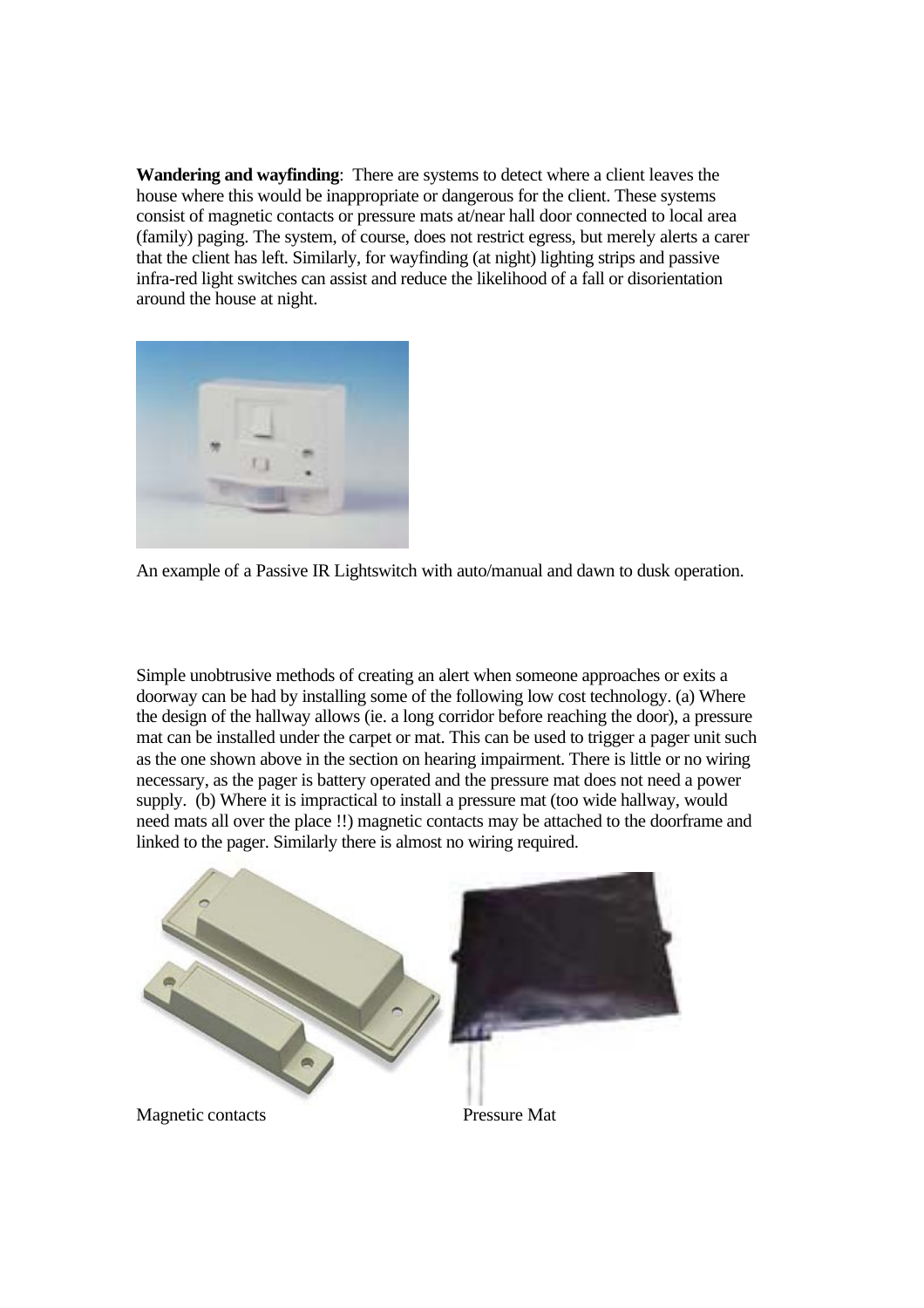Infrared light barriers ("beam break" systems) may be used in situations where the above two methods may not work (too large an area, no door, etc.). Examples of the application of these would be to alert a carer when the user wanders too close to for eg. the top of the stairs on a landing. Again, this could be linked to a pager or just sound a local buzzer, or trigger the switching on of lights.

![](_page_22_Picture_1.jpeg)

Components of a beam break system.

In circumstances where the user lives on their own and therefore a local area pager as outlined above may not work, a monitored phone alert can be triggered by the mats, beams, contacts, etc. On triggering the alert, the phone automatically calls a monitoring station, who then pass on the alert to perhaps a carers mobile phone, etc. An example shown below incorporates a timer clock, so the system only causes an alert if triggered between for example 10:00pm and 07:00am. In other words, the carer is only alerted if the user goes out late at night.

![](_page_22_Picture_4.jpeg)

## **ETHICS**

The above systems, in no way restrict the movement of users, however they go some way towards peace of mind of the carer and alerting the carer that a potentially dangerous situation might arise, which in turn can benefit the user. There are always ethical considerations regarding the level of and purpose of monitoring a user's movement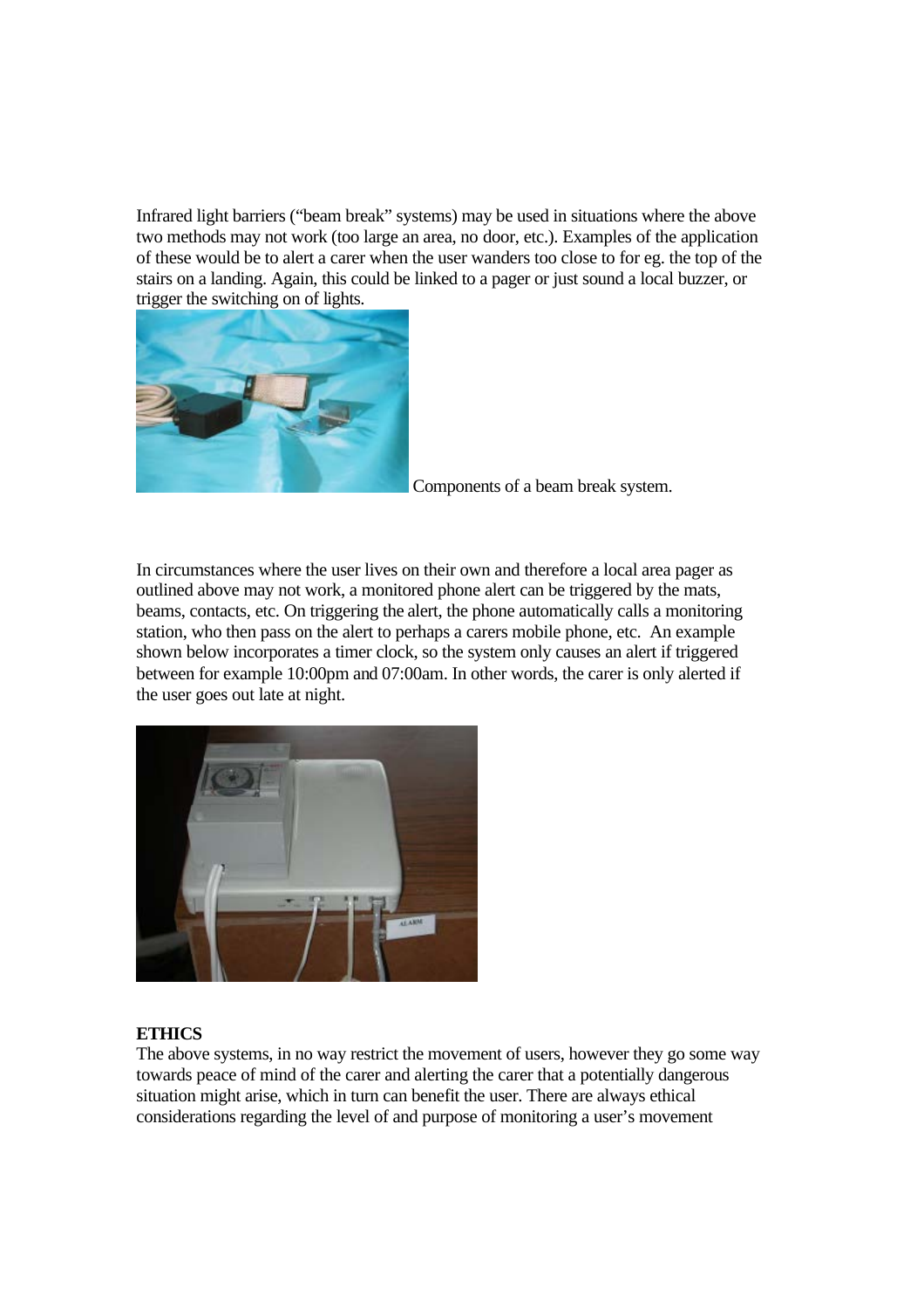within the house and the user, if unable to give consent or understand the purpose of the system, must have someone to advocate for their rights rather than have a system imposed on them without due consideration. Suggested reading on the topic of ethics is "**Technology, Ethics and Dementia**" by Sidsel Bjørneby, Päivi Topo, Tolhild Holthe. This can be ordered from the Norwegian Centre for Dementia Research. Ph + 47 33 34 18 00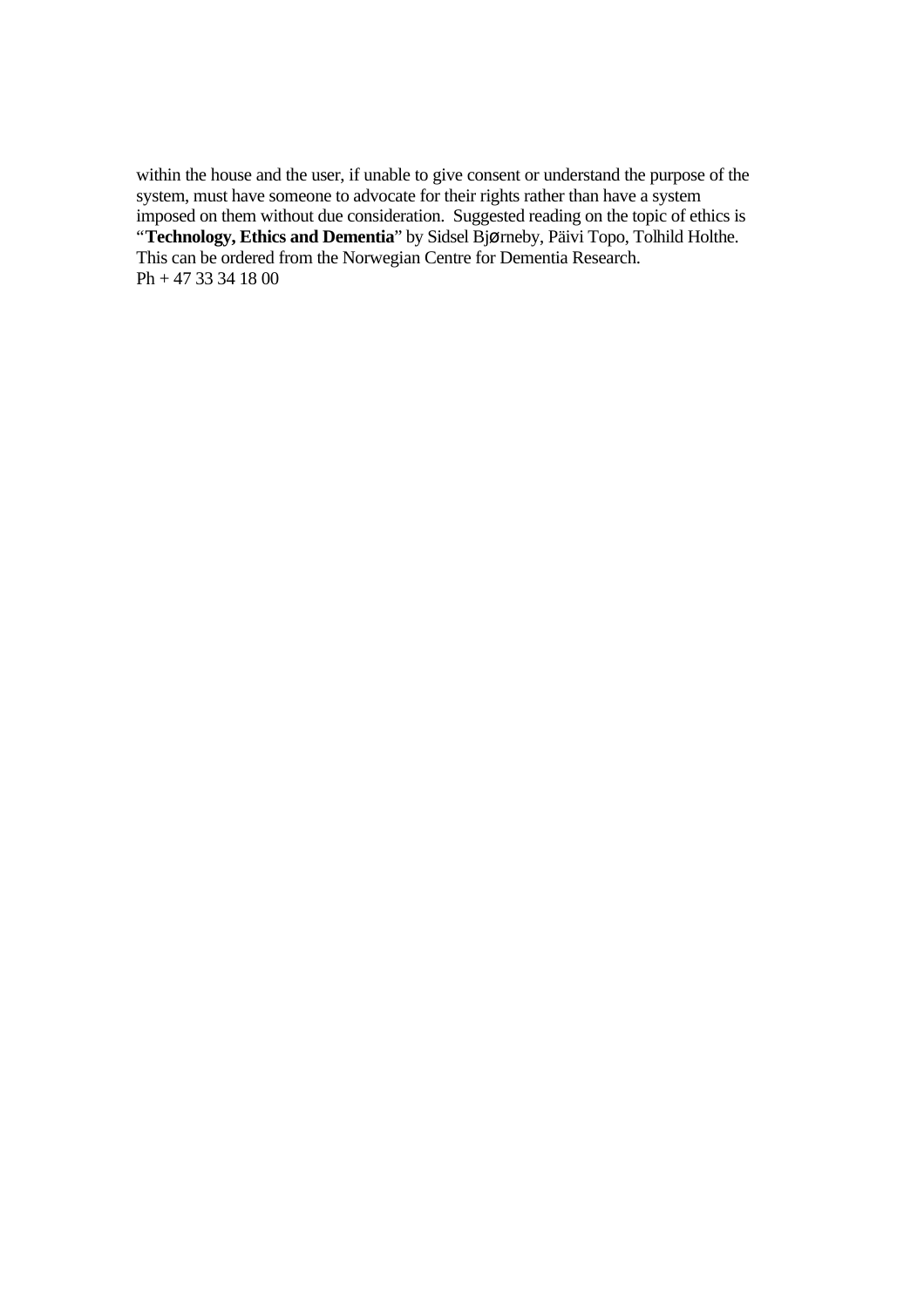![](_page_24_Picture_0.jpeg)

Penny Ansley Building, Vernon Avenue, Clontarf, Dublin 3, Ireland.

Telephone: +353(01) 8057400 Facsimile:  $+353(01) 8335496$ <br>Email:  $\frac{\text{info@crcie}}{}$ info@crc.ie www.crc.ie

## **Bed Leaving Alarms And Wandering Alerts**

Bob Martin Assistive Technology Advisor Client Technical Services Dept. Central Remedial Clinic Dublin 3

01-8057547 bmartin@crc.ie

**Founder** The Hon. Lady Goulding **Chief Executive** Mr. P. Kiely **Medical Director** Dr. O. Hensey

Board of Governors Mr. D. O'Grady Chairman, Mr. V. Brady, Mrs. J. Carr, Mr. A. Gore-Grimes, The Hon. Lady Goulding, Mrs. H..Jameson, Mr. N. Judd, Mr. T. Moloney, Mr. J. Nugent, Mr. D. Peelo, Marquise J. de Ravenal, Mr. P. Ryan, Mr. M. Walsh. Charity No. CHY 4998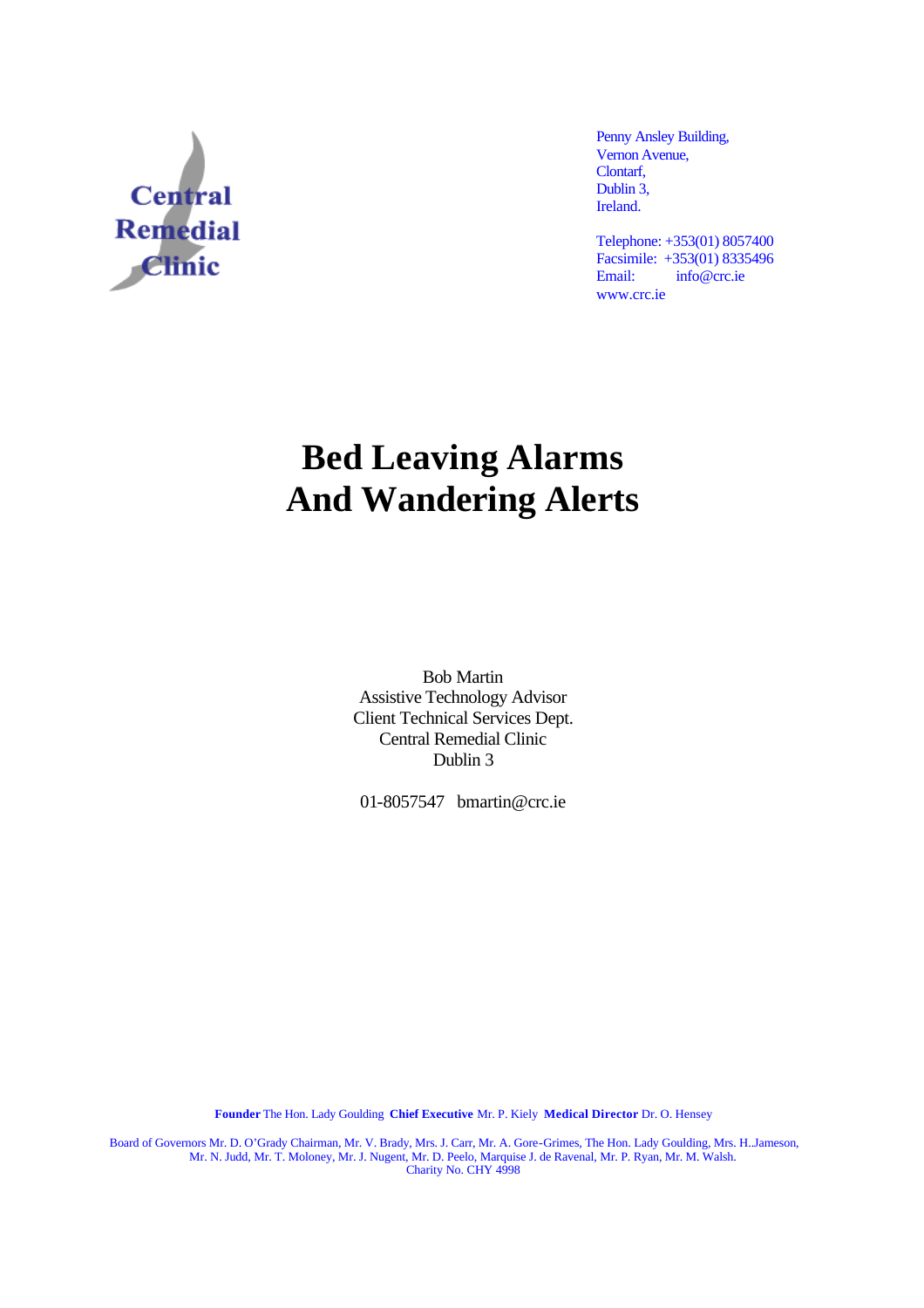## **Bed leaving / Fall prevention / wandering systems;**

## **Areas of difficulty**

Person at risk within home / institution of falling, fire hazard, confusion if they leave bed without carer knowing. The systems outlined below are designed to alert carer only and will not detect fall / fire / etc. There are proprietary monitoring and safety systems designed to do this.

## **Assessment**;

To determine best system, the following questions need to be answered;

- Living alone / with carer / Alone but carer within 1 kilometre.
- Shares room with carer / own room.
- Uses stairs / does not / stairs present / stairs not present.
- Leaving the building an issue / not an issue.
- Distance between carer's room and clients (aprox metres).
- Single bed occupancy / dual bed occupancy.
- Leaves bedroom door open / closed.
- Can get out one side of bed only / either side.
- Include brief sketch / description of activity (ie gets out of bed, leaves room, walks down stairs, goes to bathroom, etc.).
- How critical is the alert ? (ie lives alone, then strongly suggests a monitored system…)
- Level of client confusion.

## **The equipment**;

(a) **Type of alert**.

## *Local alerts*

Wireless doorbell, should be plug in type – battery ones last less than a week. Typical range 20 metres, depending on structure (thick walls / partition / etc.). Need to be tested, but will usually work in most domestic houses. Aprox cost  $\epsilon 40$ . May need to be adapted to accept easier / more obvious button to trigger alert.

![](_page_25_Picture_20.jpeg)

Shown from Maplins, Jervis St. Dn1 or

Blanchardstown, Dublin 15, also often available in DIY stores.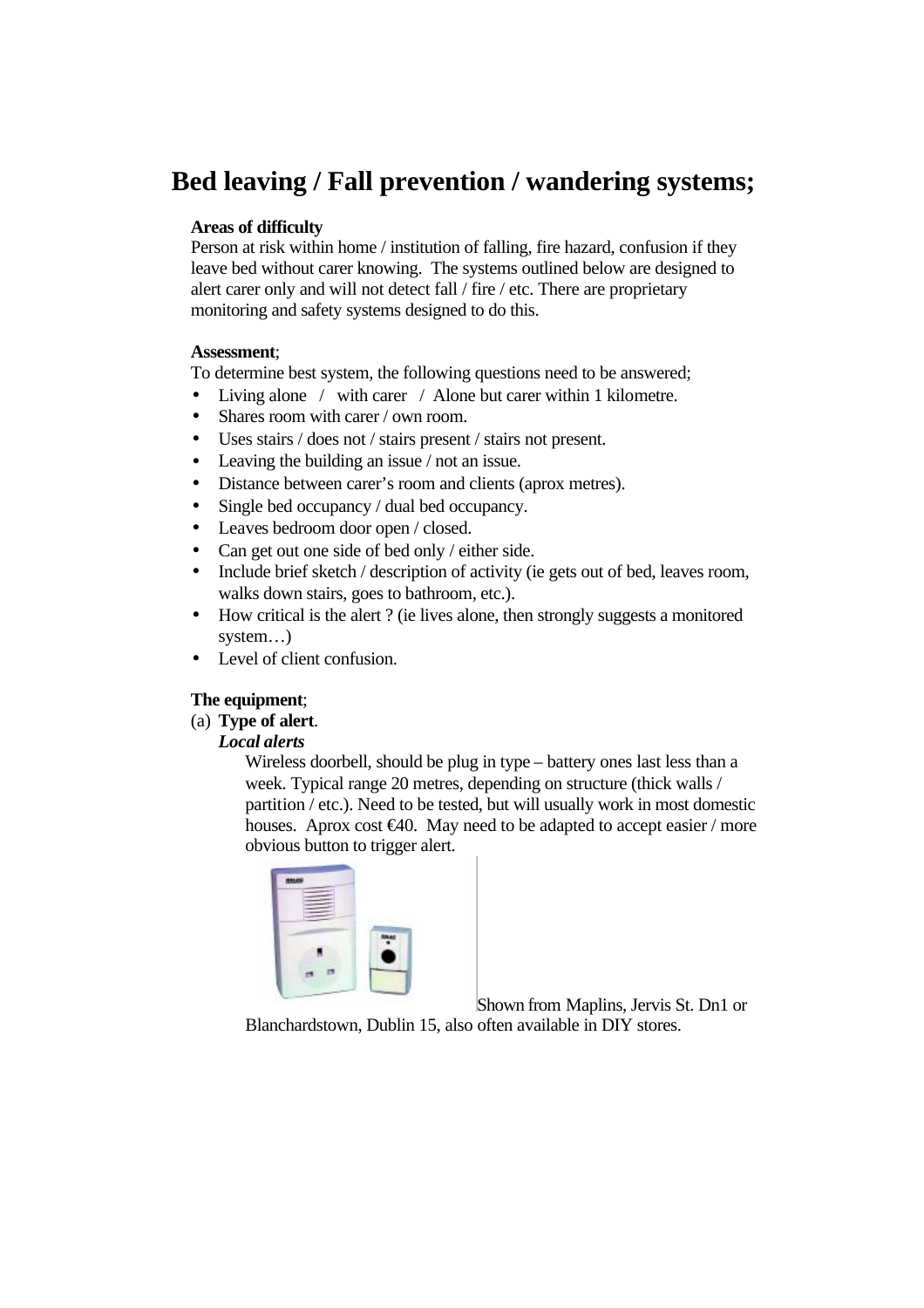Also, standard doorbells / buzzers can be used, with the connections to the push button being connected to the pressure mat, Etc. This solution may suit where the alert is not required to be moved from room to room.

![](_page_26_Picture_1.jpeg)

Short range pager. Custom designed pager, portable & plugs into charger at night. Will work up to 500 metres or beyond, depending on structure. Aprox cost €350

![](_page_26_Picture_3.jpeg)

Silent Alert – Deaftech / Clofield UK

Longer range pager. Will work with outdoor aerial up to 1 or 2 kilometres. Useful in rural / farm locations where distance is an issue. Aprox Cost €500

![](_page_26_Picture_6.jpeg)

Scope Pager.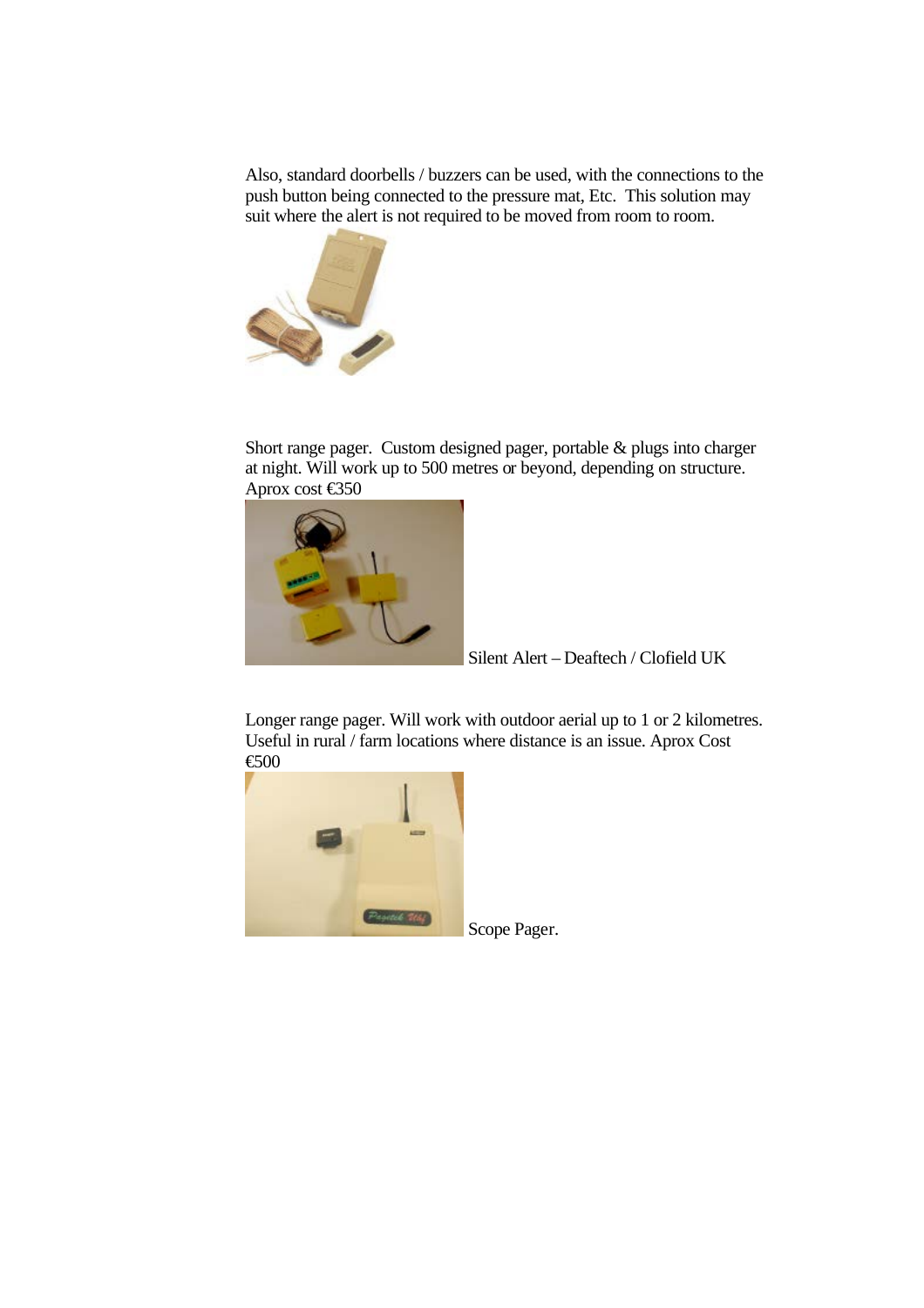Monitored Care call type system; unlimited range as dials through to monitoring station (24/7) who then escalate as appropriate. Cost aprox  $\text{\textsterling}00$  + annual charge of about  $\text{\textsterling}50$ 

![](_page_27_Picture_1.jpeg)

Local community alert, also known as "Social Alarms" (one shown has a clock fitted, so it only alerts response centre at night time)

Portable radio frequency nurse call system. Portable, radio operated nurse call which will cover up to 4 separate clients with the central unit located in nursing station. Useful to augment existing system or in residential units where nurse call system is not present or not adaptable. £250 STG

![](_page_27_Picture_4.jpeg)

#### **Type of actuators**;

Type of actuators will depend on specific circumstances of client, typical examples are shown below. The assessment checklist above will give some indication of suitability. All the below systems are compatible with the alerts above, and can also be set to be deliberately activated by a client (ie as a home nurse-call, using a panic button or Key-fob)).

Pressure mats. Placed in series under rug / carpet. Need to cover all possible footprint areas, for eg around bed. Use of rugs can create additional falling hazard. Can be placed under carpet at top steps of stairs for eg. or in corridor to hall door. Useful in small areas where client can't avoid / miss them. Cheap - €5 each

![](_page_27_Picture_8.jpeg)

 Shown – Farnell (part no.3509280 ), Radionics (part no 317-156 or 317-140 depending on size)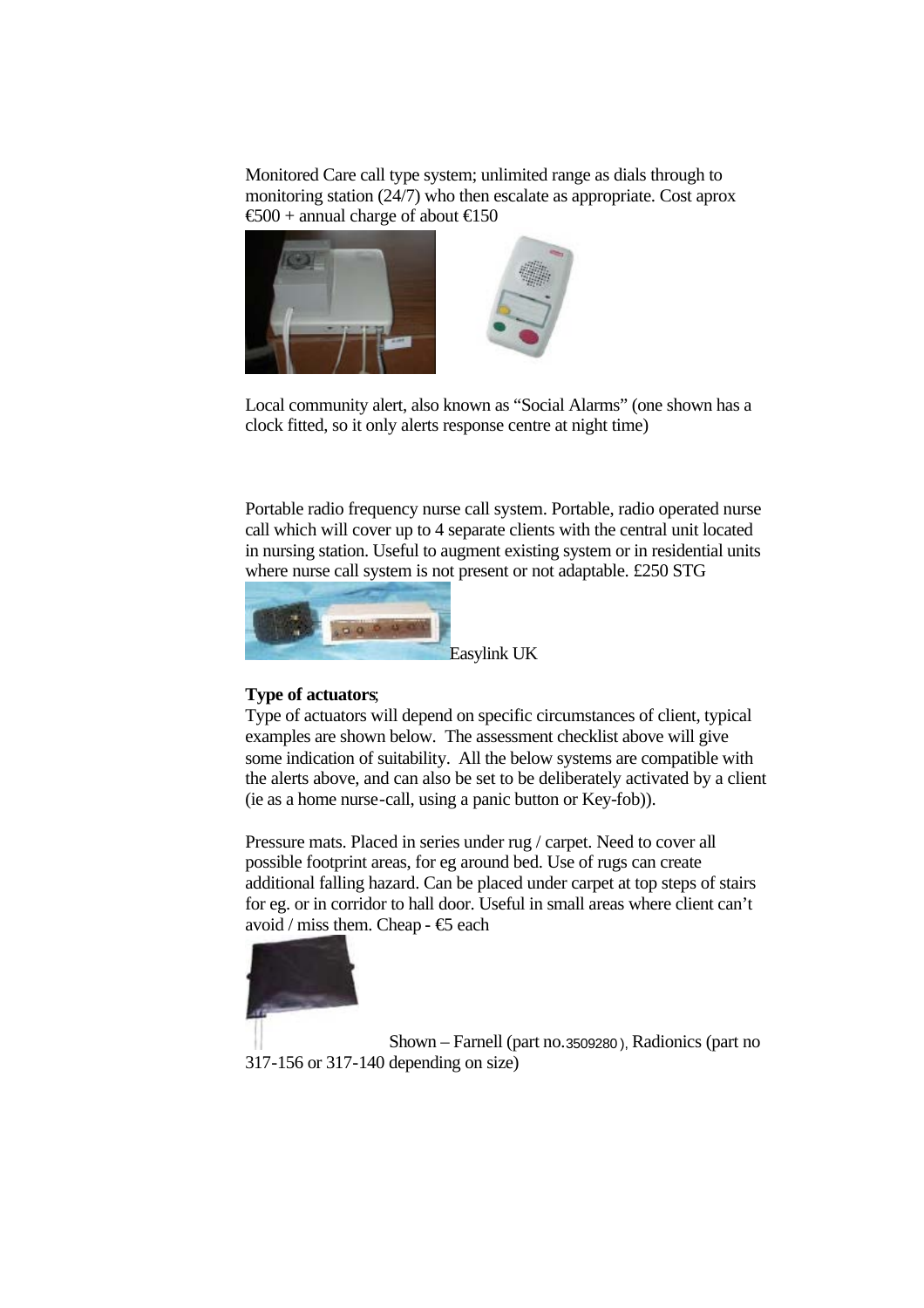Pressure sensor. Under leg of bed / chair. Adjustable to calibrate for weight of client. Sense weight coming off bed/chair & trigger alert. Cost aprox £250 STG. Inc pager system.

![](_page_28_Picture_1.jpeg)

Easiaids.com

Bed/chair leaving pressure mat system. Pressure mat under mattress. Time delay to avoid activation by normal movement in bed. Mats should be replaced periodically as constant flexion of mat causes malfunction (6 monthly ?).

Cost aprox £250 STG inc pager system.

![](_page_28_Picture_5.jpeg)

Easylinkuk.co.uk

Magnetic contacts on bedroom / any door. Use "Normally open" type of contact (alarm ones are "normally closed" circuit). Placed on door & Frame. Easy to fit, cheap. Need a transmitter for each door if using a pager (otherwise connected directly to the doorbell type systems), so cost increases with number of doors. Door must be left closed at night, opening then activates alert. Cost aprox  $\bigoplus$  0

![](_page_28_Picture_8.jpeg)

Farnell (Part nos. 607-198 & 607-204)